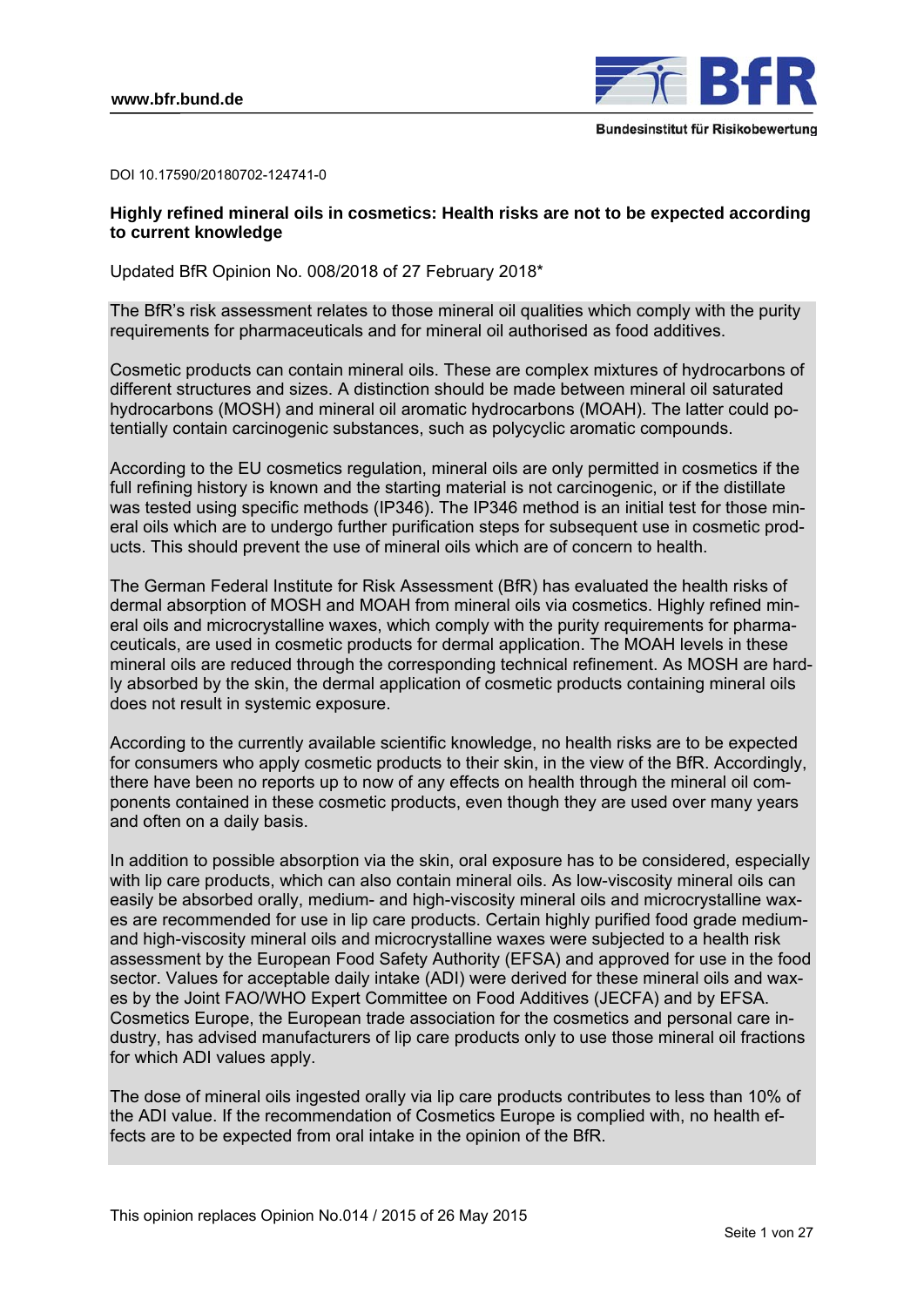

### **1 Subject of the assessment**

The German Federal Institute for Risk Assessment (BfR) has assessed the health risks of mineral oil saturated hydrocarbons (MOSH) and mineral oil aromatic hydrocarbons (MOAH) in cosmetic products. To do so, the BfR analysed the occurrence of MOSH and MOAH in various cosmetic products among other tests.

The subject of mineral oil in cosmetic products was discussed several times with the experts and committee members of the BfR Committee for Cosmetics. The BfR also held a discussion with federal institutes and offices as well as authorities of the German federal states in November 2015 on the problems posed by mineral oils, as well as a discussion with experts in November 2016 on MOAH in cosmetic products. The participants were representatives of federal and regional authorities, European institutions, research institutions, universities and trade and industry associations.

|              | <b>BfR-Risk Profile:</b><br><b>ZEBFR</b><br>Mineral Oil in Cosmetic Products (Opinion No. 008/2018)                                                                                                     |                                                                                      |                 |                                                                  |          |                                   |                                                                    |                                                |
|--------------|---------------------------------------------------------------------------------------------------------------------------------------------------------------------------------------------------------|--------------------------------------------------------------------------------------|-----------------|------------------------------------------------------------------|----------|-----------------------------------|--------------------------------------------------------------------|------------------------------------------------|
| A            | <b>Affected groups</b>                                                                                                                                                                                  | <b>General population</b>                                                            |                 |                                                                  |          |                                   |                                                                    |                                                |
| B            | Probability of a health<br>impairment when using<br>mineral oil containing<br>cosmetics (uptake<br>through the skin and<br>mouth, with compliance<br>with the recommendation<br>of Cosmetics Europe)    | <b>Practically ex-</b><br>cluded                                                     | <b>Unlikely</b> |                                                                  | Possible |                                   | Probable                                                           | Certain                                        |
| $\mathbf{C}$ | Severity of the health<br>impairment when using<br>mineral oil containing<br>cosmetics (uptake<br>through the skin and<br>mouth, with compliance<br>with the recommendation<br>of Cosmetics Europe) [1] | No impairment                                                                        |                 | Slight impairment<br>[reversible/irreversible]                   |          |                                   | Moderate impairment<br>[reversible]                                | Severe impairment<br>[reversible/irreversible] |
| D            | <b>Reliability of the available</b><br>data [2]                                                                                                                                                         | High:<br>The most important data are<br>available and are free of contra-<br>diction |                 | Moderate:<br>Some important data are<br>missing or contradictory |          |                                   | $1$ OW:<br>Numerous important data are<br>missing or contradictory |                                                |
| Ē            | <b>Controllability by con-</b><br>sumers [3]                                                                                                                                                            | <b>Control not necessary</b>                                                         |                 | Controllable through<br>precautionary<br>measures                |          | Controllable through<br>avoidance |                                                                    | Not controllable                               |

Squares highlighted in dark blue indicate the properties of the risk assessed in this opinion (more detailed information on this is contained in BfR Opinion No. 008/2018 of 17 February 2018).

#### **Explanations**

The risk profile is intended to visualise the risk outlined in the BfR Opinion. It is not intended for the purpose of comparing risks. The risk profile should only be read in conjunction with the corresponding opinion.

#### **[1] – Line C – Severity of the health impairment when using mineral oil containing cosmetics (uptake via the skin)**

The data available to date show no health impairments. There are currently no indications of health effects including cancer through the dermal application or oral intake of cosmetic products containing mineral oils.

#### **[2] – Line D – Reliability of data**

Some uncertainties still remain for the health assessment of highly purified, low viscosity mineral oils for humans with regard to the relevance of inflammatory granuloma formation in the liver of exclusively female Fischer 344 rats.

#### **[3] – Line E – Controllability by consumers**

The information in this line should not be seen as a recommendation from the BfR; it has a purely descriptive character. The BfR recommends courses of action in its opinion. In accordance with the latest available level of knowledge, no health risks are to be expected for consumers through the dermal uptake of mineral oil containing cosmetics. In this regard, the BfR recommends that data be collected by the federal states (Länder) within the framework of a national monitoring.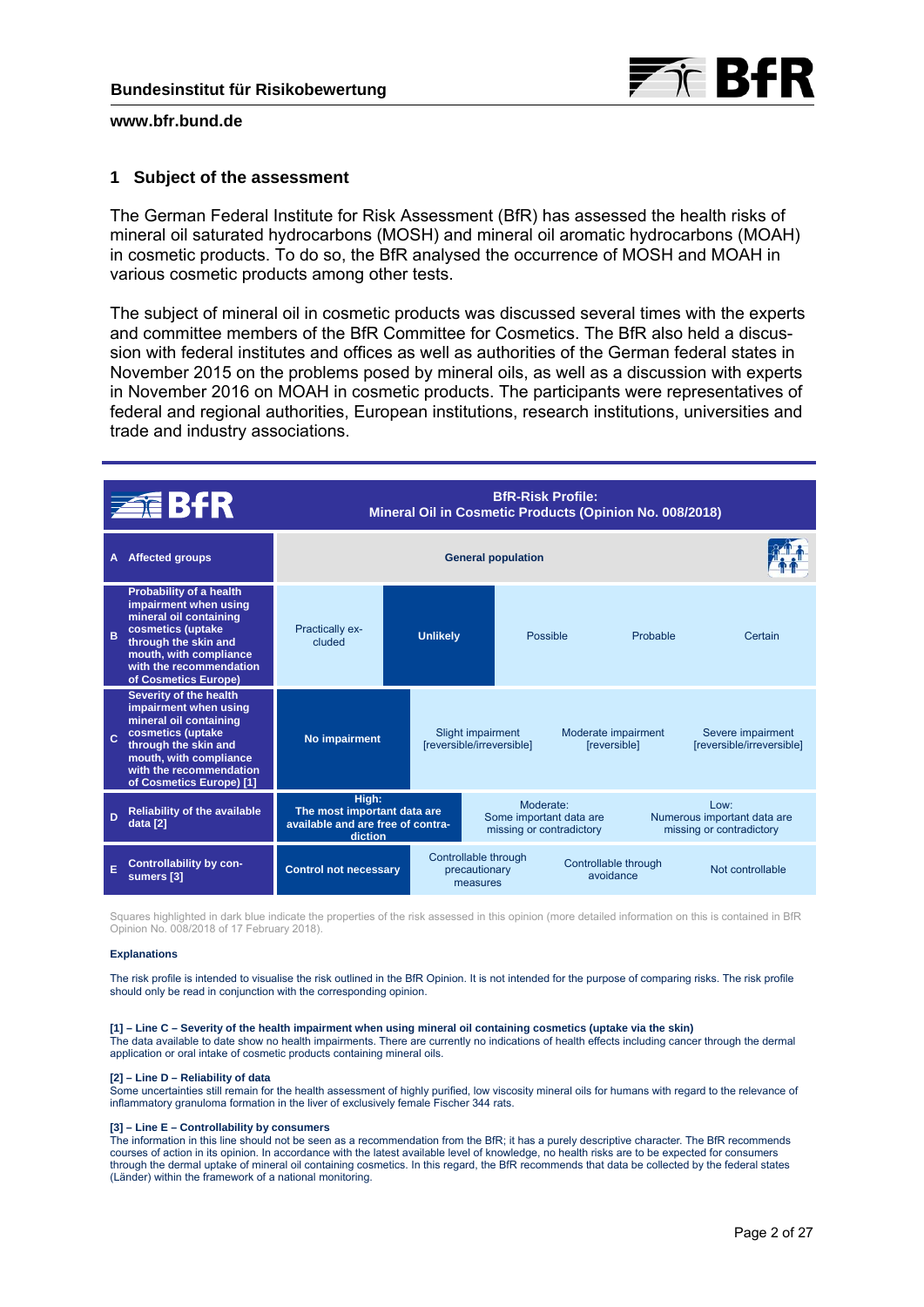



BUNDESINSTITUT FÜR RISIKOBEWERTUNG (BfR)

# **2 Result**

Mineral oil saturated hydrocarbons (MOSH) and mineral oil aromatic hydrocarbons (MOAH) are components of highly refined mineral oil products whose share of polycyclic aromatic compounds has been technologically minimised.

According to Annex II of EU Cosmetics Regulation No. 1223/2009, mineral oils/waxes/distillates are prohibited in cosmetic products except when the refining process is fully known and the starting material is not carcinogenic, or the distillate fulfils the requirements of method IP346, which means that less than 3% weight by weight (w/w) of substances with dimethyl sulphoxide (DMSO) are extractable. This is to prevent the use of mineral oils which can be carcinogenically active in the further purification process.

The IP346 method is based on a method for predicting the carcinogenic potential of a mineral oil in the mouse skin test. This prediction method is based on data of a total of 133 mineral oils tested on mouse skin, of which four were assessed as false-negative using the IP346 method. The false-negative rate lay at 6% (Concawe 2016). Correlations of the content in the DMSO extract with tumour frequency in the mouse skin test showed that tumour frequency increases significantly against the background rate above a value of 3% w/w in the DMSO extract.

In practice, the IP346 method is an initial test for those mineral oils, that for the purpose of being used in cosmetics, are subjected to further purification ssteps, such as catalytic hydrogenation in order to minimise the residual aromatic content. The weight percentage extractable with DMSO is further reduced with each of these purificationsteps. The purified mineral oil fractions used in the cosmetic products fulfils the purity requirements for pharmaceuticals.

The dermal absorption of MOAH depends on the viscosity of the vehicle used; MOAH can in principle become bioavailable via the dermal route, but they are presumably metabolised in the body subsequently before being excreted. Accumulation of MOAH in the body could not be demonstrated.

On the basis of the available data and under consideration of clinical experiences and a lack of epidemiological indications, no health risk can currently be recognised as a result of dermal exposure to cosmetic products containing mineral oils. Health effects through the highly purified mineral oil fractions commonly used in the cosmetics industry have not yet appeared.

There are also no indications at the moment of a health risk to the consumer through dermal absorption of the MOSH fraction in cosmetics. Existing data on skin penetration suggest that higher viscosity oils hardly become systemically available via the dermal exposure route, even though small quantities of shorter chain n-alkanes, which were tested as the model substances for MOSH, are occasionally detected in the epidermis as well as the dermis.

The oral intake of MOSH via lip care products containing mineral oil can lie within the range of dietary MOSH intake. MOSH of a certain chain length range accumulate in the human body. Inflammatory granulomas were detected exclusively in the liver of Fischer 344 rats during experiments after high doses of low-viscosity mineral oils had been administered. These lesions differ morphologically from the non-inflammatory lipogranulomas observed in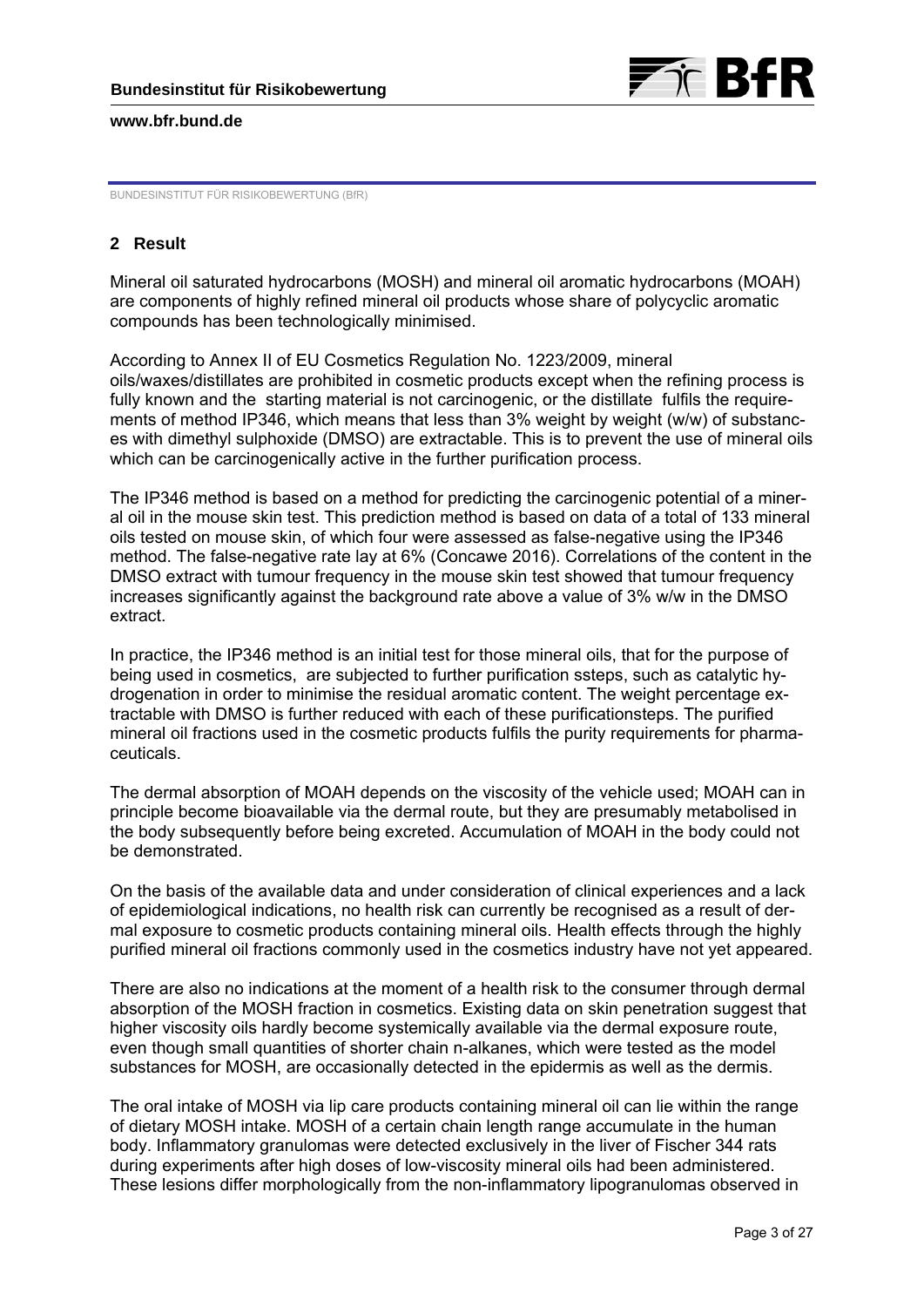

the liver of autopsy patients in correlation with increased MOSH levels. Practically no lipogranuloma was found in the liver in another study conducted on autopsy patients with low MOSH levels. The toxicological relevance of the lesions observed in the Fischer 344 rats for humans is doubtful at the moment.

If the recommendation of Cosmetics Europe is complied with only to use mineral oil fractions of food purity qualities in lip care products for which an ADI value was derived by the JECFA or EFSA, no health effects are to be expected through oral uptake. This applies both to the question of granuloma formation in the liver through the MOSH, as well as the lack of indications of mutagenicity or carcinogenicity. Analysis of lip care products in Switzerland and Germany demonstrate, however, that mineral oils which do not comply with this recommendation were also used in a number of products. The BfR advises manufacturers of lip care products to comply with the recommendation of Cosmetics Europe.

## **3 Rationale**

### **3.1 Risk assessment**

A current literature search was conducted in the following databases: DIMDIs databases, ISI/Web of Science, Pubmed, Scopus, ScienceDirect, NTP, Litdoc, Chemici.

## **3.1.1 Hazard identification**

Mineral oils are complex mixtures consisting of saturated aliphatic and cyclic hydrocarbons (MOSH) with different numbers of carbon (C) atoms and mostly alkylated polycyclic and partially hydrogenated aromatic compounds (MOAH). Before being used in cosmetic products, they are technologically processed in such a way, through refining processes such as distillation, extraction and hydrogenation, that the number of potentially carcinogenic aromatic compounds is minimised. The technological purification steps have to be optimised, depending on the origin and composition of the crude oil.

These highly purified mineral oils have various functions in cosmetic products, where they can serve as static inhibitors, plasticisers, skin protection, solvents or viscosity regulators. According to their multiple functions, mineral oils are to be found in skin creams, skin lotions, body and face cleansing agents, sun screens, self-tanning lotions, deodorants and antiperspirants, lip care products, make-up, nail care products, hair gels, skin and eye ointments, Vaseline and baby oil. The concentrations range from 1 to 99%, depending on the product.

The results of the independent analyses conducted by the BfR on the occurrence of MOSH and MOAH in various cosmetic products are presented below.

### Characterisation of the mineral oil

The identification and quantification of individual substances is not possible due to the complexity of the mineral oils.Rather, the MOSH and MOAH are each quantified in total separately from each other. The described analytical methods for determining MOSH and MOAH have only existed for a few years and are established in the analysis of vegetable oils, foods and food packaging materials made of cardboard. These methods have also been established in the meantime for the examination of cosmetic products.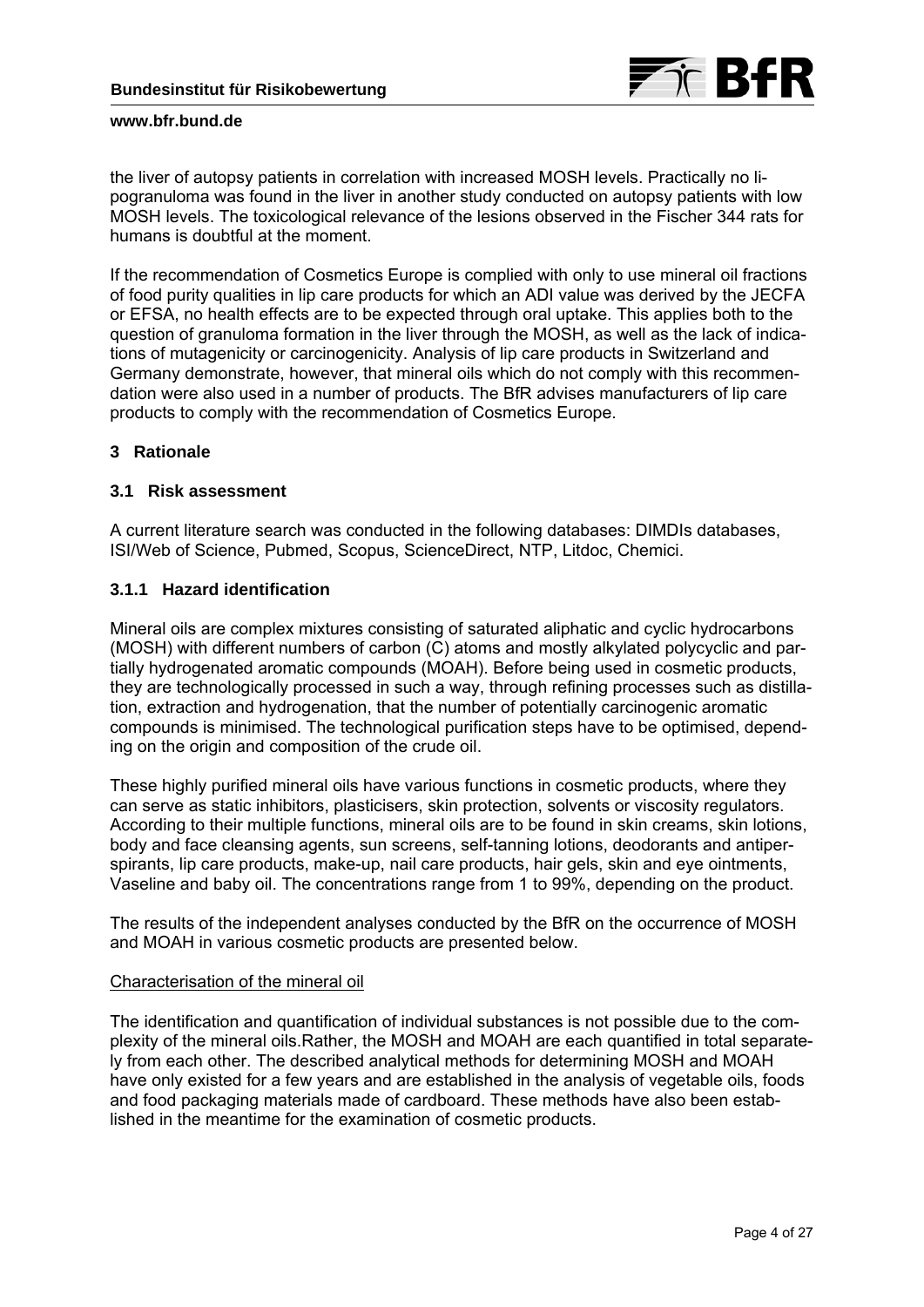

### *Molecular mass distribution*

Characterisation per molecular mass distribution allows conclusions on possible mineral oil products and sources of contamination. Several mineral oil products with different molecular mass distributions often occur next to one another in one cosmetic product. The molecular mass range and centring (maximum of the peak hump) are placed in relation to the number of carbon atoms in n-alkanes. Gas chromatographic elution over a non-polar stationary phase is used for this purpose, as the evaporation from a dimethylpolysiloxane is similar to that of distillation evaporation from a mineral oil mixture. This technique is also known as simulated distillation. As the gas chromatographic method actually measures volatility rather than molecular mass, the determined masses deviate somewhat from the real masses:

- $\triangleright$  For isoparaffins, calibration with regard to n-alkanes tends to underestimate molecular masses somewhat, as iso-alkanes are eluted by up to two C atoms earlier than the nalkanes
- $\triangleright$  Cyclic alkanes can also be eluted slightly after the n-alkanes of the same carbon number, i.e. their mass can be slightly overestimated
- $\triangleright$  The molecular mass distribution of the MOAH is also determined via the retention times of the n-alkanes from the MOSH chromatograms
- $\triangleright$  As the MOAH chromatograms do not contain any n-alkanes, the absolute retention times are taken. It should be noted here that the C-number of the aromatics can deviate considerably from that of the n-alkanes eluted at the identical retention time. Methylanthracene, for example, contains 15 carbon atoms, but is eluted at n-C21, chrysene (C18) at n-C27 and pyrene (C16) at n-C24.

## *Analytics of MOSH and MOAH with online LC-GC-FID*

MOSH and MOAH are quantified in cosmetic products today by means of HPLC-GC-FID. The biggest problems with the GC-FID method (gas chromatography with flame ionisation detection) used for quantification are the low sensitivity (the detection limit for the undissolved mineral oil peak lies in the range of 50 to 100 ng, which is almost 1000 times higher than for a clean, single signal) and the lack of selectivity. Pre-separation by means of HPLC plays an important role for this reason. This preseparation has to introduce a large aliquot to the GC and isolate the MOSH and MOAH fractions as selectively as possible.

Most of the analyses to date were conducted with online coupled HPLC-GC-FID which combines the advantages of a high separation capacity in pre-separation with high sensitivity (complete transfer to the GC system), extensive exclusion of contamination through manual sample work-up and a high sample throughput. The version with separate MOAH analysis was described for the first time in 2009 (Biedermann et al. 2009a). A further development of the basic method was published recently (Biedermann et al., 2017).

The quantification of MOAH can lead to overestimated results if they are quantified in a sample in the trace range next to a large excess of MOSH (percentage range). This is caused by the carryover of MOSH to the MOAH fraction. This carryover, which is only relevant with MOSH and MOAH concentrations of different orders of magnitude, can be avoided through a two-stage analycal method in which the MOSH are almost removed with simultaneous MO-AH enrichment prior to quantification.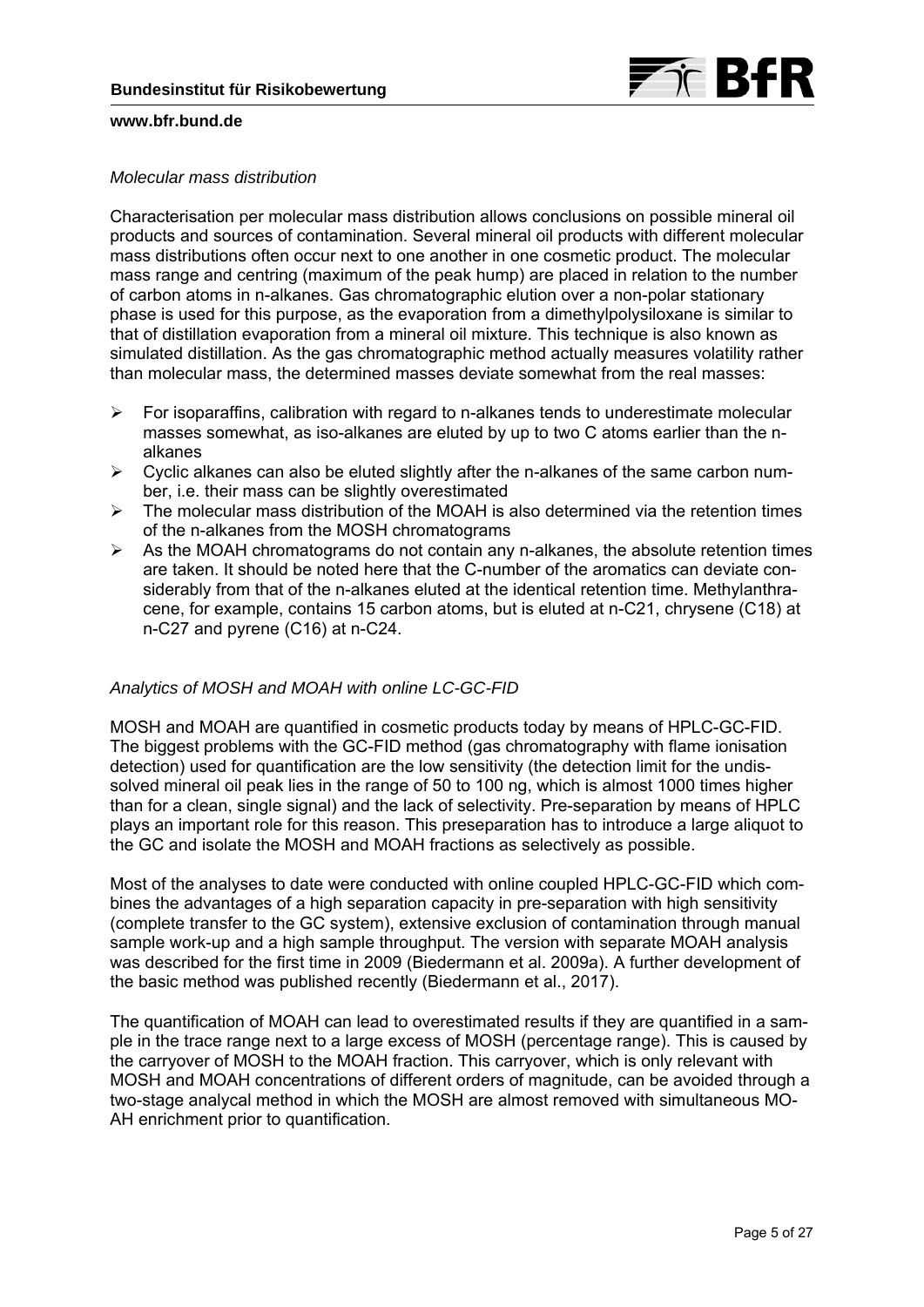

### *Need for standardisation of the analytics of MOSH and MOAH in cosmetics*

Standardisation is necessary to guarantee the comparability of the analysis data collected on the occurrence of MOSH and MOAH in cosmetic products. A work group is currently dealing with this within the scope of standardisation work for the collection of official methods in line with Art. 64 of the German Food and Feed Code (LFGB). As the substances to be quantified using online LC-GC-FID analytics have to be vapourable without decomposition and detectable by means of gas chromatography, conventions have to be used for the working range. Current findings show that hydrocarbons can be recorded without discrimination up to a volatility of n-C50 with the appropriate adjustment of the analysis method. The possible discrimination-free recording of higher molecular hydrocarbons would negatively influence the stability of the analysis system. In light of the fact that the comparability of analytical results is being targeted, the quantification of parts of the mineral oil hump in which no discrimination-free quantification is guaranteed should be classed as pointless. Numerous inter-laboratory comparisons as well as the recently completed standardisation of the analytics of MOSH and MOAH in vegetable oils and foods made on the basis of vegetable oils (CEN, 2017) prove that, despite their complexity, the analysis of MOSH and MOAH leads to reproducible results.

## *Characterisation of ring systems and degree of alkylation in mineral oil aromatics by means of GCxGC analysis*

By coupling two consecutive GC separations in which two columns with different separation properties are used (e.g. a non-polar separation column followed by a polar one), the separation of the various ring systems that occur in the mineral oil mixture can be achieved, depending on the degree of processing of the mineral oil. In addition to the ring systems, their degree of alkylation can also be estimated through the position in the chromatogram (Biedermann et al. 2009b). If GCxGC analysis is performed with mass spectrometric detection, qualitative detection of partially hydrogenated ring systems can also be possible if they are present in the sample. The unequivocal identification of individual ring systems in samples of high complexity (high molecular weight, existence of various ring systems, partial hydrogenation) is not always possible, however.In MOAH fractions of individual petrolatum samples there is for instance no structuring in the two-dimensional chromatogram. Due to the great complexity of the mineral oil aromatics, the inability to separate chromatographically into concrete signals for individual compounds and the lack of standard compounds, the identification of individual substances is generally not possible at the moment. With mass spectrometric detection, the identification of structural elements in complex samples is achieved on the one hand through the position in the two-dimensional chromatogram and on the other through the evaluation of characteristic mass numbers for certain ring systems, depending on the degree of alkylation. The identification of the ring systems depending on the examined mineral oil involves uncertainties, as neither the mass numbers (especially if there is hydrogenation of larger ring systems and higher degrees of alkylation) are absolutely specific, nor do any reference standards exist for the various partially hydrogenated compounds with which the identification could be confirmed.

# Mineral oil in cosmetic products

## *Definitions, general, purification*

Mineral oil products used in cosmetic preparations must be declared accordingly on the product, e.g. using the INCI designations *paraffinum liquidum* (medicinal white mineral oil), *paraffin* (paraffin waxes), *cera microcristallina* (microcrystalline wax) or *petrolatum* (white or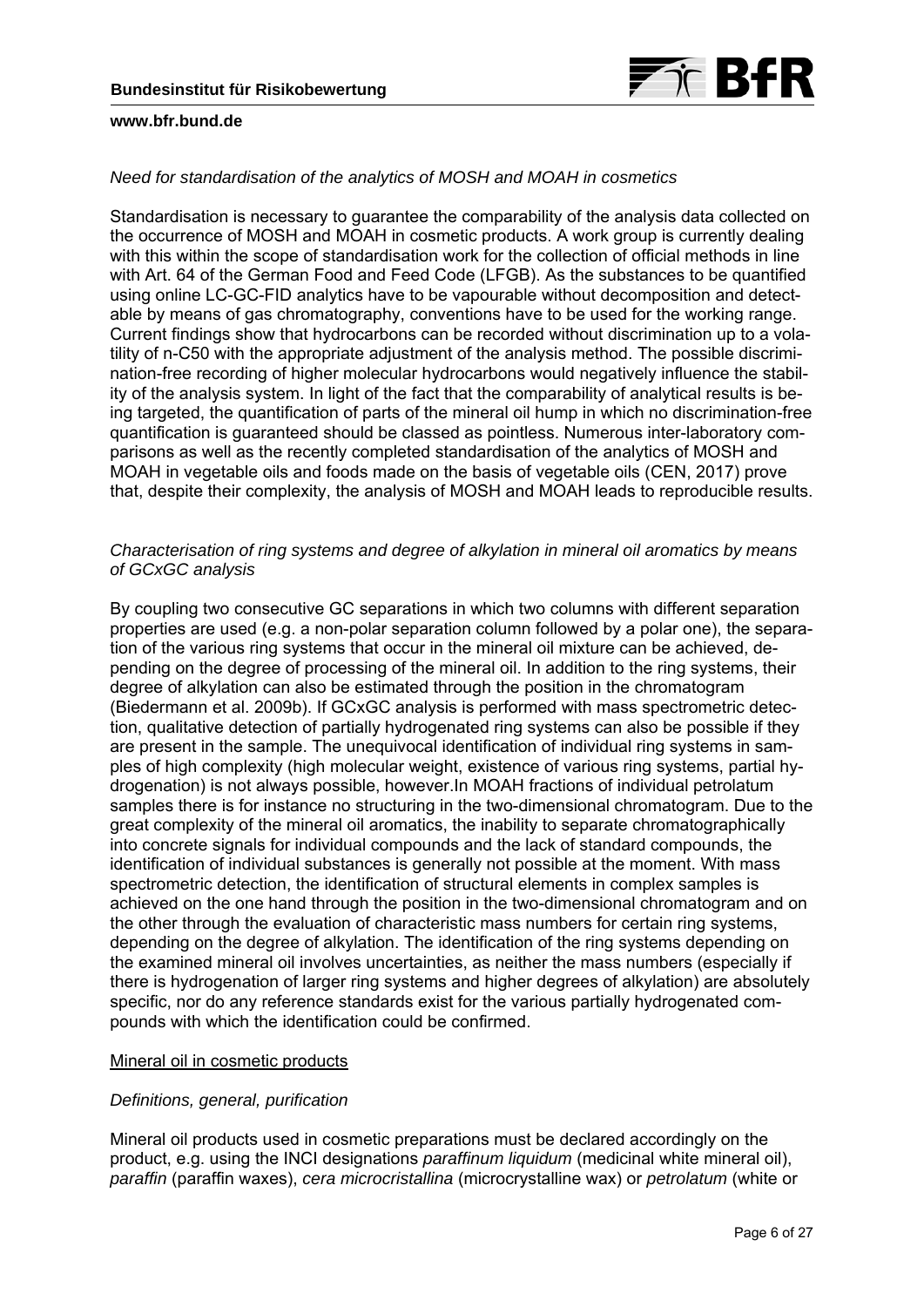

yellow Vaseline, petroleum jelly). In mineral oils and waxes used in cosmetic products, the length of the carbon chains varies between C15 and C100+; these are strongly lipophilic mixtures with an octanol/water partition coefficient (log  $K_{\alpha/\omega}$ ) greater than 7 (Petry 2017).

The complex mineral oil mixtures contained in various cosmetic products consist of saturated hydrocarbons (MOSH) as well as aromatic and sometimes partially hydrogenated aromatic hydrocarbons (MOAH). From a chemical point of view, the saturated hydrocarbons are chain- and ring-shaped hydrocarbons, whereas the MOAH fraction comprises a complex mixture of mainly alkylated aromatic hydrocarbons. The identification of individual substances is not possible.

The percentage of MOAH contained in the crude oil (usually 15 to 30%) can be reduced considerably in the product, depending on the industrial process used to process the crude oil. This means that the distillation steps for mineral oils that are intended to use for cosmetics are followed individually or in combination by extractions, chemical modifications and hydrogenations. Only fractions which have successfully passed the IP346 test are subjected to these subsequent purification steps. The IP346 method is therefore an initial test for those mineral oils which are to be subjected to further purification steps for use in cosmetic products. Using the techniques outlined above, highly refined mineral oil raw materials are produced whose residual levels of aromatic compounds are minimised and which satisfy the purity requirements of the European Pharmacopoeia.

The purification steps lead to a step-by-step reduction in the proportion extractable with DMSO in line with the IP346 method and thereby in MOAH levels too. This is substantiated by data presented at the BfR within the scope of the experts' discussion in November 2016 and the consumer protection forum in December 2017. These data were collected along the processing stages between a mineral oil proven not to be carcinogenic after testing with the IP346 method and the mineral oil end product assigned for use in cosmetic products. It should be noted here that both the weight percentage extractable with DMSO in line with the IP346 method, as well as the mutation index (MI) in the modified Ames test decrease significantly. In this way, levels in the DMSO extract of 0.2% and an MI of 0.02 are reported for the final quality of a low-viscosity medicinal white oil after the last purification steps. An MI of < 1 measured in the modified Ames test means that the tested fraction is not mutagenic.

Data on the technologically achievable MOAH residue levels in highly purified mineral oil end products were also discussed. This depends on each C number range or the molecularity of the various mineral oil end products. Accordingly, there are reports of MOAH residue levels of below 250 ppm (0.025%) for a low-viscosity medicinal white oil and residue levels in the range from 1 to 1.7% for the highly molecular crystalline waxes. This comparatively high residue level of MOAH can be explained by the fact that the considerably higher molecularity of the microcrystalline waxes in line with the higher C number range produces considerably longer alkyl chains. The aromatic and partially hydrogenated ring structures contained in the MOAH fraction are therefore substituted by long alkyl chains which contribute accordingly to the weight percentages of the MOAH fraction. The percentage of aromatic molecule parts is low, however.

## *Mineral oil findings to date in cosmetic products for dermal application*

The BfR analysed 19 mineral oil-containing cosmetic products from various product groups and four Vaselines for MOSH and MOAH mineral oil components. Paraffinum liquidum, petrolatum (synonym: Vaseline), cera microcristallina and paraffin were declared either individu-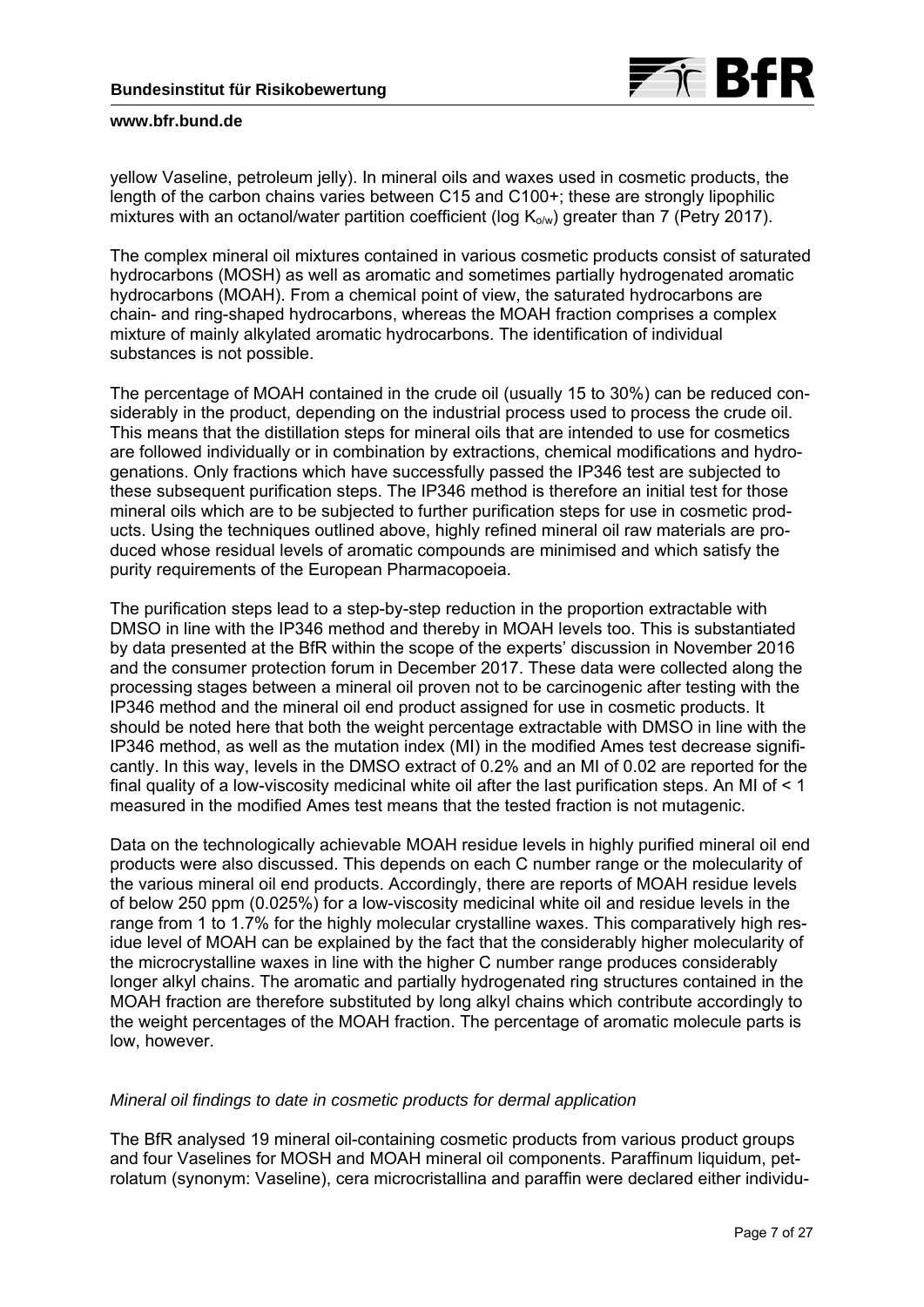

ally or in combination. MOSH and MOAH were quantified per LC-GC analysis in all cosmetic products. The highest MOAH levels with values between approx. 1% and 4.5% were determined in four cosmetic products (one hair wax, two care creams, one foot balsam). It was conspicuous that petrolatum was listed as the sole mineral oil constituent or in first place in the INCI list in these samples. Comparable MOAH levels of between 1.7% and 5% were also determined in the four tested Vaselines. All other cosmetic products containing mineral oils had MOAH levels of between 0.007% and 0.3%.

More thorough analyses of the MOAH fraction were conducted per GCxGC-ToF-MS by way of example on two samples. Clear indications were found in both of these samples that the substituted two and three-ring aromatics they contained had been partially hydrogenated.

Petrolatum (synonym: Vaseline) is a mixture of at least two different mineral oil components, of which at least one is an oil and at least one a wax. It is possible that not only low-aromatic, i.e. pharmaceutical qualities are used in the manufacture of petrolatum but also technical qualities. This would explain why the addition of petrolatum to a cosmetic product leads to a MOAH content in the upper single digit percentage range.

MOSH and MOAH were generally not detectable in ten analysed cosmetic products without any mineral oil-based constituents. Individual samples showed minimal traces of MOAH ranging from 4 to 400 ppm which could possibly have come from vegetable oils, formulation aids or process contaminants.

In the meantime s everal of the regional authorities responsible for monitoring the market have developed the capability of determining MOSH and MOAH in cosmetic products and analysing samples from the German market. The data available to the BfR confirm the findings of MOAH levels up to the single digit percentage range in Vaseline and several cosmetic products for dermal application.

## *Findings in lip care products*

*Kantonales Labor Basel* conducted examinations in 2012, 2014 and 2016 in which lip care and other products were tested for their MOSH content and volatility ranges. Data on MOAH were only collected in the test series conducted in 2016 in which levels of up to 4.5% were reported (Kantonales Labor Basel Stadt 2012, 2014a, 2014b, 2016; Niederer et al., 2015).

The examination of more than 200 lip care products from the Swiss market (Niederer et al., 2015) showed that the mineral oil quality used in numerous products did not comply with Recommendation No. 14 of Cosmetics Europe (Cosmetics Europe 2014). This recommendation proposes that only those mineral oils be used in lip care products for which an ADI value (acceptable daily intake) for their use in foods was derived within the scope of a risk assessment. Analysis of more than 40 lip care products from the German market by the BfR and a regional authority responsible for monitoring the market confirm the test results of Niederer et al. (2015). The BfR determined MOSH levels ranging from 8.3 to 73.9% in 19 mineral oilcontaining lip care products from the German market. In addition to this, MOAH levels of up to 3.9% were quantified in these samples, which is comparable with the samples from the Swiss market.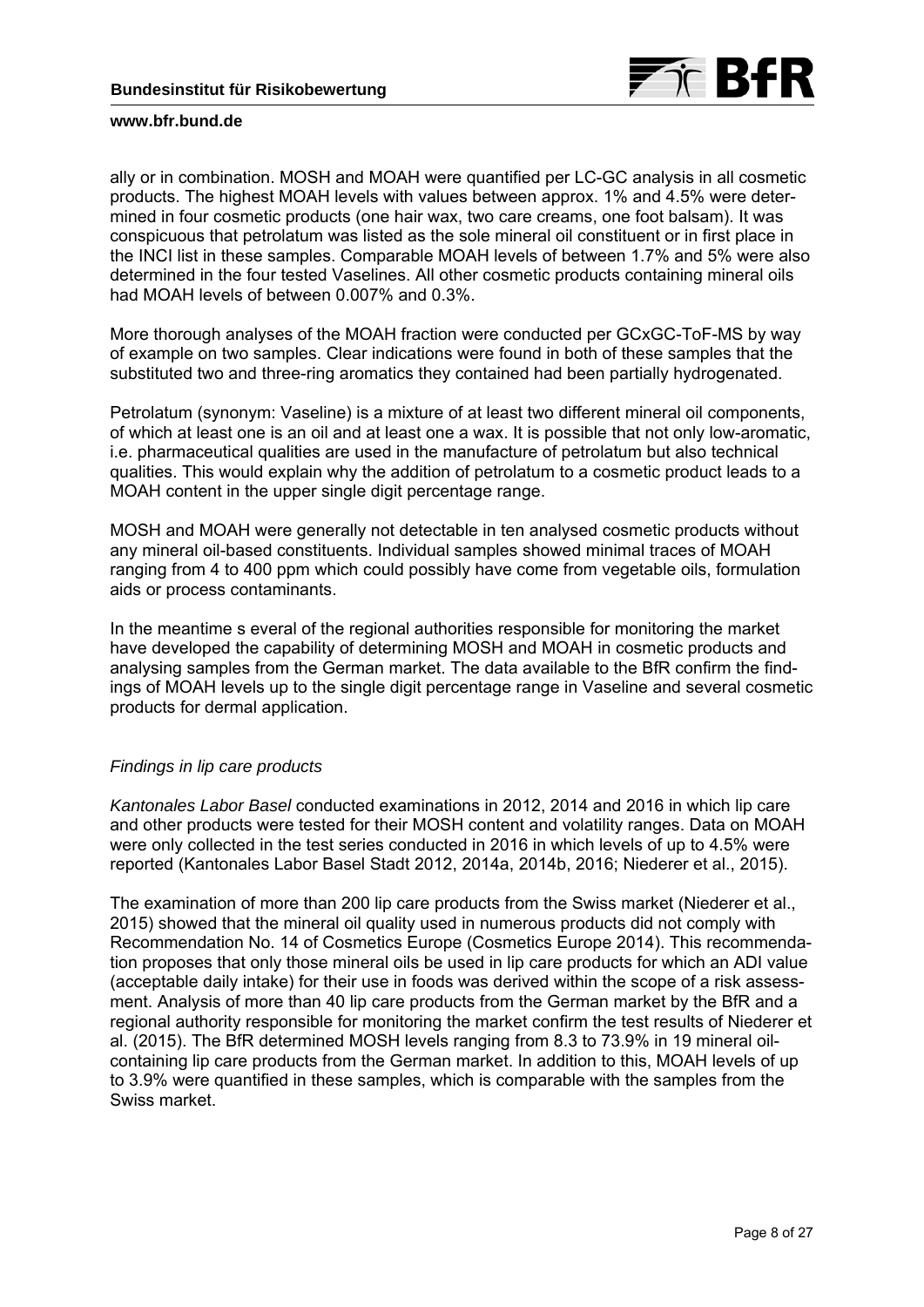

# **3.1.2 Hazard potential**

### Acute toxicity

The acute toxicity of distillates is low; a single oral dose of 5 g/kg bw of 100% *Paraffin*, for example, showed no adverse effects in rats (CIR 1984).

### Subchronic and chronic toxicity

#### *Oral application*

The toxicity of highly refined mineral oils and mineral waxes was tested on rats in feeding studies with repeated administration via feed. The administration of low- and mediumviscosity mineral oils and paraffin waxes at levels of up to 2% via feed led to high MOSH concentrations in the mesenterial lymph nodes and liver of female Fischer 344 rats (Baldwin et al., 1992; Firriolo et al., 1995; Smith et al., 1996; Scotter et al., 2003; Griffis et al., 2010; McKee et al., 2012). With subchronic exposure with a level in feed of 2%, the MOSH concentration in the liver was in the range of 980-9200 ppm (low- and medium-viscosity mineral oils) and 2700-19800 ppm (paraffin waxes) respectively. The tissue concentrations were considerably lower for highly viscous mineral oils and microcrystalline waxes (Smith et al., 1996). Compared to female Fischer 344 rats, male Fischer 344 rats and female CRL:CD and Sprague-Dawley rats showed a significantly lower accumulation of MOSH in the examined tissues (Baldwin et al., 1992; Firriolo et al., 1995; Griffis et al., 2010).

The time progressions of the MOSH concentration in the liver of female Fischer 344 rats observed in subchronic and chronic studies (Trimmer et al., 2004; Barp et al., 2017a) indicate that steady-state concentrations have been reached. The MOSH accumulation in the liver was reversible. Accordingly, a monoexponential decrease in the MOSH concentration was shown in the recovery phase (phase after discontinuation of treatment) (Trimmer et al., 2004). From studies with recovery phases (Trimmer et al., 2004; Smith et al., 1996; Barp et al., 2017a), it was possible (under the assumption of a monoexponential decrease) to derive half-lives of 60-190 days for low-viscosity mineral oils, 91-122 days for medium- and highviscosity mineral oils, 20-30 days for paraffin waxes and 23-50 days for a MOSH mixture with a broad molecular mass distribution. It can be estimated from these elimination half-lives how long it would take with daily MOSH exposure until the MOSH concentration in the liver reaches a steady state. If 5 half-lives are used as the basis for achieving 97% of the equilibrium concentration, steady-state level would be reached with Fischer 344 rats in 100 days to 2.6 years, depending on the type of product administered.

Mineral oils and waxes which caused high MOSH concentrations in the liver of female Fischer 344 rats in subchronic studies resulted in terms of magnitude to comparably high values in the mesenterial lymph nodes (Baldwin et al., 1992; Firriolo et al., 1995; Smith et al., 1996; Scotter et al., 2003; Griffis et al., 2010; McKee et al., 2012). The MOSH concentrations in the fat tissue, on the other hand, were lower by one order of magnitude than those in the liver (Smith et al., 1996; Barp et al., 2017a). A subchronic study with the administration of a MOSH mixture with a broad molecular mass distribution showed a more or less linear increase in the MOSH concentration in fatty tissue (Barp et al., 2017a). This study did not provide any indication that accumulation in fatty tissue is reversible, because the MOSH levels in the fat tissue did not decrease after the treatment was discontinued.

The high MOSH concentration in the tissue of female Fischer 344 rats was accompanied among others by the formation of microgranulomas in the mesenterial lymph nodes, as well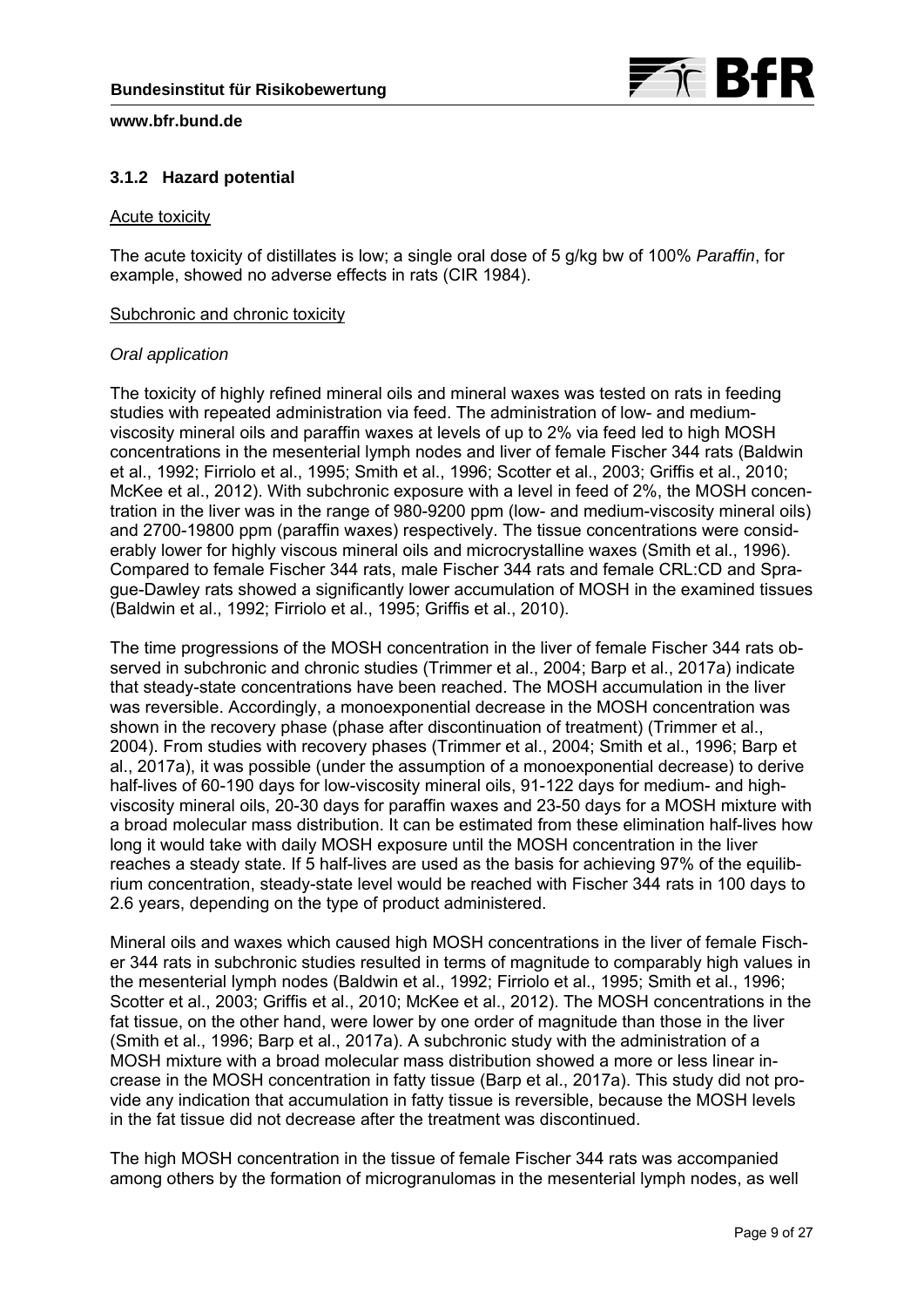

as granulomatous changes in the liver. Subchronic studies showed an increase in incidence and severity of the microgranulomas in the mesenterial lymph nodes for light white oil and certain low-viscosity mineral oils and paraffin waxes (Baldwin et al., 1992; Firriolo et al., 1995; Smith et al., 1996; Scotter et al., 2003; Griffis et al., 2010; McKee et al., 2012). For the mesenterial lymph nodes these studies as well as chronic studies with medium- and highviscosity mineral oils (Trimmer et al., 2004) produced no indications of accompanying inflammatory reactions, necrosis or other lesions. Based on these findings and due to similar reaction patterns observed with other highly molecular, poorly soluble substances, the Joint FAO/WHO Expert Committee on Food Additives (JECFA) classified the histopathological changes in the mesenterial lymph nodes as not adverse (JECFA 2012). The CONTAM panel of the European Food Safety Authority (EFSA) observed the microgranulomas in the mesenterial lymph nodes as a non-specific, adaptive alteration which is of little concern from a toxicological point of view (EFSA 2012).

After subchronic exposure to high doses of low-viscosity mineral oils and paraffin waxes, granulomas began to form in the liver of female Fischer 344 rats, with an accompanying inflammatory reaction, so-called epitheloid cell granulomas (Baldwin et al., 1992; Firriolo et al., 1995; Smith et al., 1996; Scotter et al., 2003; Griffis et al., 2010). For medium- and highviscosity mineral oils and microcrystalline waxes, on the other hand, subchronic and chronic studies produced no indications of treatment-related granulomatous changes in the liver of female Fischer 344 rats (Trimmer et al., 2004; Shoda et al., 1997; Smith et al., 1996; Scotter et al., 2003). These are the qualities of mineral oils and waxes that Cosmetics Europe recommends for use in lip care products. The lesions in male Fischer 344 rats were less severe compared to the reaction of female animals (Baldwin et al., 1992; Smith et al., 1996). In general, these treatment-related effects could not be observed in other rat strains and in dogs (Shubik et al., 1962; Firriolo et al., 1995; Griffis et al., 2010; Smith et al., 1995).

In humans, so-called lipogranulomas were detected in the liver, spleen, lymph nodes and other organs in connection with deposits of MOSH (Fleming et al. 1998; Carlton et al. 2001). Only a very few studies exist on histopathological findings with information on MOSH concentrations in individual human tissues and organs. Boitnott and Margolis (1970) examined liver samples of 60 autopsy patients and observed MOSH concentrations ranging from <100 to 5,000 ppm. Lipogranulomas in the form of multiple accumulations of oil droplets which were easily recognisable in the routine examination occurred with MOSH concentrations higher than 600 ppm. Barp et al. (2014) examined tissue samples from 37 autopsy patients (25-91 years old). The MOSH concentrations in the liver were almost log-normally distributed with a median of 71 ppm and a  $95<sup>th</sup>$  percentile (P95) of 521 ppm (maximum: 901 ppm; BfR, unpublished data). Chromatographical analyses of MOSH in the liver showed a molecular mass distribution between C18 and C45 (Barp et al. 2014). Practically no lipogranulomas were found (Barp et al., 2017b). In addition to this, the study provided no indications of a statistically significant increase in the MOSH concentration in the liver with increasing age (BfR, unpublished data).

Additional analyses of tissue samples from 37 autopsy patients (Barp et al., 2014;BfR, unpublished data) showed median MOSH concentrations in the mesenterial lymph nodes, subcutaneous fatty tissue and spleen of 166 ppm, 87 ppm and 28 ppm (P95: 518 ppm, 406 ppm, 277 ppm) respectively. Statistical analysis of age dependency showed a 1.2-fold increase of the mean MOSH concentration in the subcutaneous fatty tissue per decade of age (BfR, unpublished data). In another study, the MOSH concentrations in biopsy samples of subcutaneous fatty tissue taken from 142 pregnant women (aged 19-47) during caesarean delivery were examined (Concin et al., 2008/2011). The median MOSH concentration in fatty tissue was 55 ppm (P95: 120 ppm). Statistical analysis of age dependency showed a 1.4-fold in-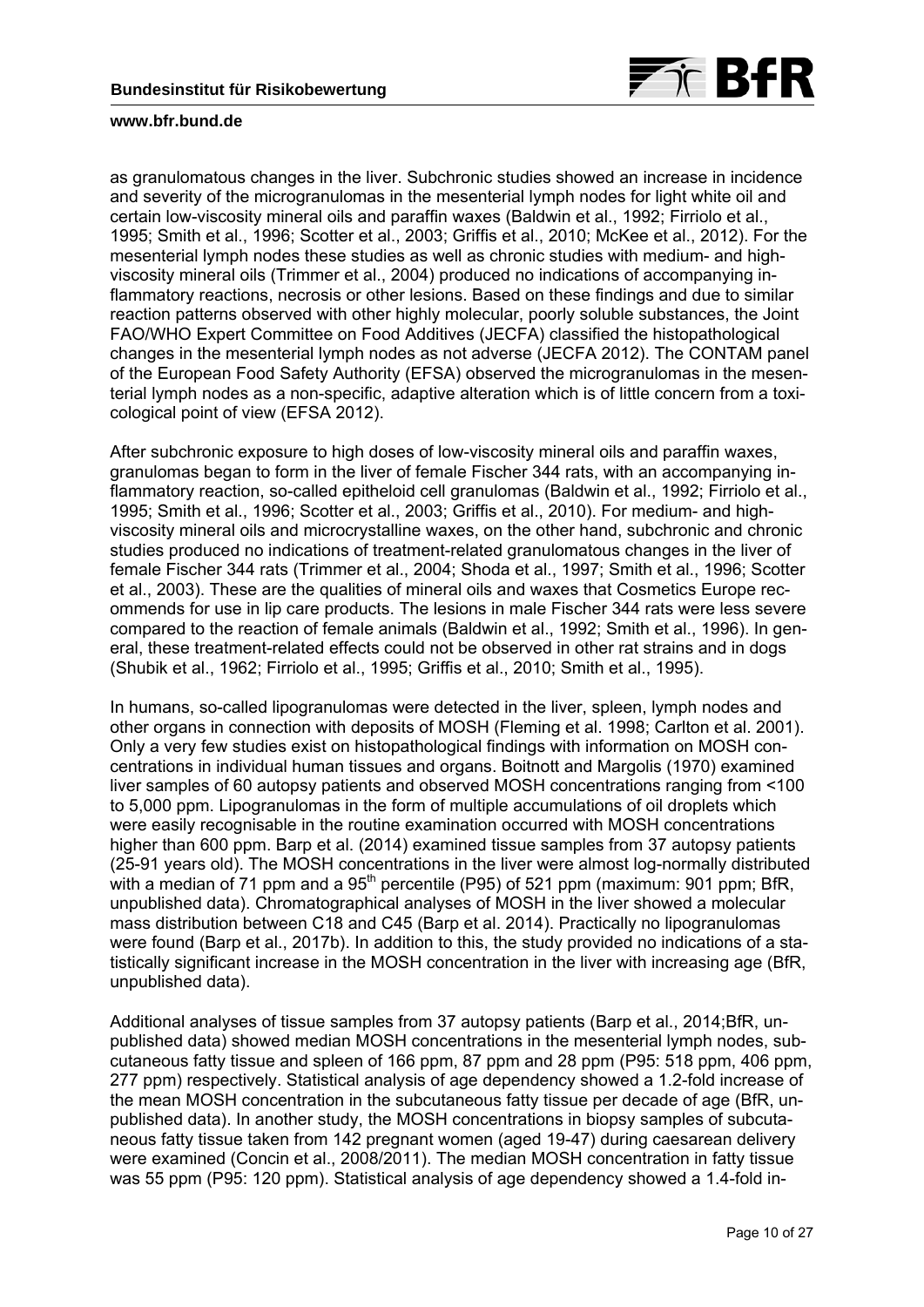

crease in the mean MOSH concentration in subcutaneous fatty tissue per decade of age (BfR, unpublished data). The age-dependent increase in the mean MOSH concentration indicates accumulation of MOSH in fatty tissue over time. It should also be taken into account here, however, that older generations were exposed in younger age to a greater extent to mineral oils via food than younger generations, which helps to explain the extent of the increase in addition to accumulation over time.

Inflammatory granulomatous alterations in the liver of Fischer 344 rats are an adverse effect which was so far observed exclusively in this specific rat strain. From a morphologicalhistological point of view, however, the epitheloid cell granulomas observed here differ from the non-inflammatory lipogranulomas observed in humans (Trimmer et al., 2004; Smith et al., 1996; Griffis et al., 2010; Carlton et al., 2011; Fleming et al., 1998; Fleming & Carrillo, 2018; Miller et al., 1996; Adenuga et al., 2017). In its opinion prepared in 2012 on low- and medium-viscosity mineral oils, the JECFA concluded that the available data are not sufficient to draw conclusions on the relevance of the effects observed in Fischer 344 rats for humans (JECFA, 2012). Similarly, the EFSA CONTAM panel arrived at the conclusion in its opinion of 2012 that the information currently available is insufficient to regard the granulomatous changes in the liver of the Fischer 344 rat as specific to this strain of rat. There continues to be a need for clarification here in the view of the BfR.

For cosmetic products, especially for lip care products, it is important, that animal studies with oral administration did not show any indications of granuloma formation in the liver for medium- and high-viscosity mineral oils and microcrystalline waxesAcceptable daily oral intake doses (ADI) were defined by the JECFA and EFSA for microcrystalline waxes and highly refined white oils in food quality with medium- and high-viscosity on the basis of these data and other data on genotoxicity and carcinogenicity (JECFA 2002 and 2012; EFSA 2009 and 2013a, 2013b). These are the qualities that should be complied with for lip care products according to the recommendation of Cosmetics Europe.

## *Dermal application*

Rodent studies on subchronic toxicity after dermal application of mineral oils consistently showed no indications of adverse effects. Highly purified white oil was included as a control in several studies on C3H mice with life-long exposure to mineral oil products (Biles et al. 1988; McKee et al. 1986; 1989; 1990; McKee and Lewis 1987). In these cases, a complete autopsy was conducted in each instance. There were no indications of any kind of histopathological changes in the internal organs. In Fischer 344 rats and white New Zealand rabbits, there were no indications either of histopathological (F344, rabbits), haematological or cutaneous changes (rabbits) after repeated, long-term, topical application of white oils (NTP 1992; Johnson & Johnson Consumer Products, non-published data, quoted in Nash et al. 1996).

## **Carcinogenicity**

## *Dermal application*

The carcinogenicity of a mineral oil mixture is related to its content of aromatic hydrocarbons. The modified Ames test (Blackburn et al. 1984) and skin tests on mice have shown that all mineral oils are mutagenic or carcinogenic if they are not subjected to a treatment intended to minimise the content of aromatic hydrocarbons (Cruickshank and Squire 1950). Epidemiological studies (IARC 2012) prove that dermal exposure in the work place to untreated or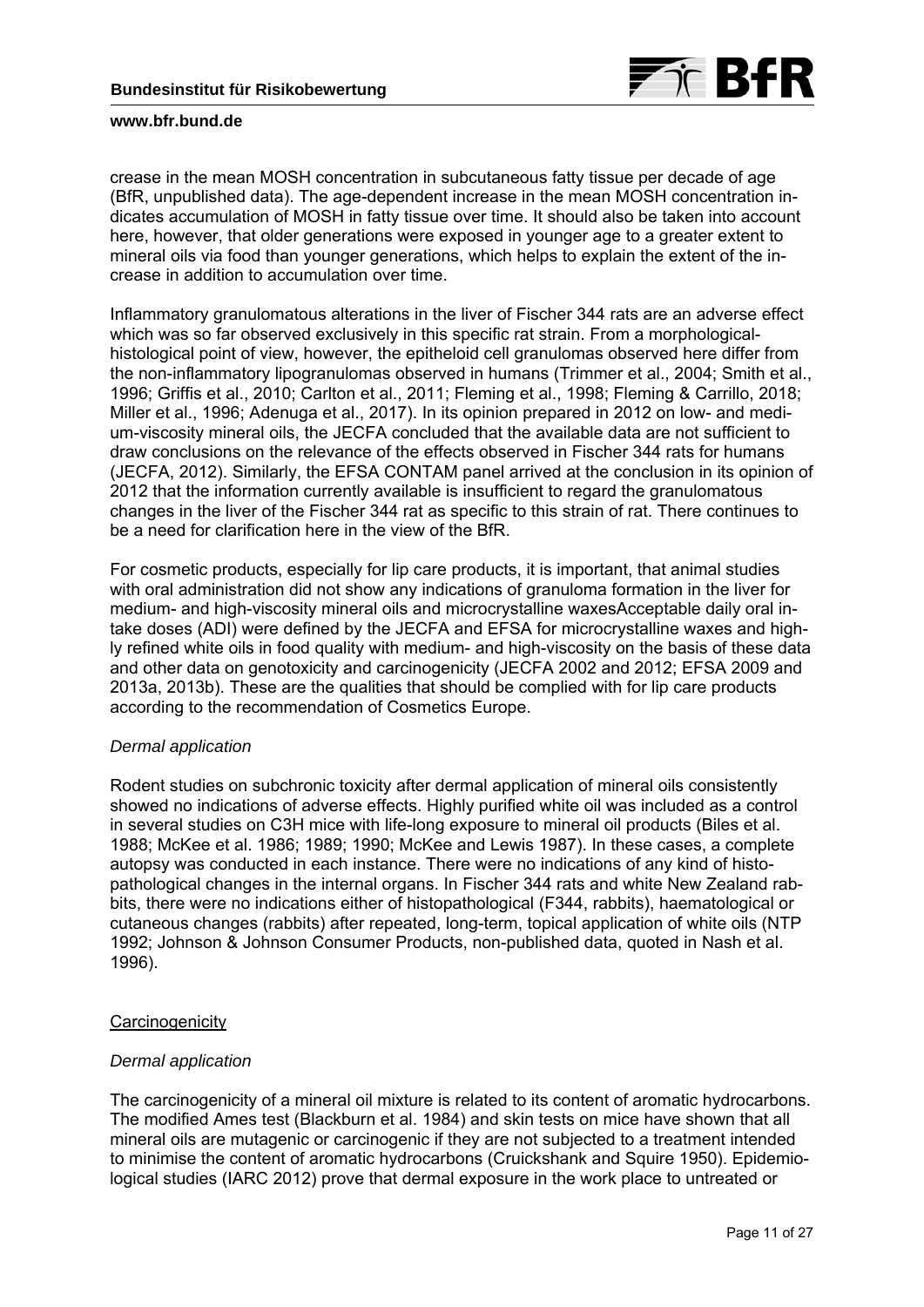

only slightly treated mineral oils can lead to skin cancer. This means that the carcinogenicity of mineral oils depends on the type and intensity of purification steps, i.e. on the degree of refining (Chasey, McKee 1993).

The MOAH fraction contains a mixture of primarily alkylated and partially hydrogenated but also unsubstituted aromatic hydrocarbon compounds with different numbers of ring systems. This mixture cannot be clearly characterised and varies depending on the mineral oil. According to the current state of knowledge, where carcinogenicity is present, it is caused by polycyclic aromatic hydrocarbons containing 3 to 7 aromatic rings. In this context, unsubstituted polycyclic aromatic hydrocarbons (PAH) in particular were thoroughly investigated and some of these PAHs have been classified as carcinogenic and mutagenic by the International Agency for Research on Cancer (IARC), EFSA and in accordance with the CLP regulation (EFSA 2008; JECFA 2006; IARC 2010).

On the other hand, the existing data on the carcinogenic potential of alkylated and partially hydrogenated aromatic hydrocarbon compounds are insufficient. The small number of studies on alkylated PAHs shows that alkylation can have an impact on the carcinogenic activity of the compounds. For example, the application of the PAHs phenanthrenes and anthracenes on mouse skin has shown that they are non-carcinogenic, but multiple methylation of the respective compound significantly increases the incidence of skin tumours (LaVoie et al. 1981, 1982, 1985). The position of the methylation in the PAH ring systems is relevant in this context. It is currently not possible to perform a general assessment of partially hydrogenated aromatic hydrocarbons with respect to their carcinogenic potential because literature data for this substance group are only available on a small number of individual substances, such as tetralin and partially hydrogenated dibenz[*a,h*]anthracene as well as partially hydrogenated ananthrenes, benzanthracenes and partially hydrogenated 3-methylcholanthrene (Lijinski 1965, 1972). Carcinogenic and non-carcinogenic effects were identified here for the different hydrogenation products, depending on the degree of hydrogenation. However, the results for individual substances can not be extrapolated the overall MOAH fraction. As yet, there are no studies on the carcinogenicity of MOAH fractions.

Due to the complexity and variability of the composition of the MOAH fraction and the lack of a lead substance for assessing carcinogenicity, the carcinogenic potential of the entire mineral oil as a mixture is classified according to the valid CLP regulation (Regulation (EC) No. 1272/2008). It is regulated that mineral oils containing less than 3 % w/w of substances extractable with DMSO should not be classified and labelled as carcinogenic (IP346 method). The weight percentage of substances extractable with DMSO hereby represents an indirect measure of the content of PAHs in the mineral oil.

The basis for the classification as a carcinogen is the correlation of the percentage of DMSOextractable substances determined using the IP346 method and the tumour rate in mice determined by dermal carcinogenicity tests (CONCAWE 1994, 2016). In these dermal lifetime carcinogenicity studies, the undiluted test material was applied to the backs of the laboratory animals.

During these mouse skin tests, undiluted mineral oils which had undergone different distillation and purification processes and thus reflect varying degrees of refining were tested in order to cover the wide range of different mineral oil compositions that are used in many technical sectors. These *in vivo* studies were performed on two mouse strains with different sensitivity (CF1 and C3H) with dermal application several times per week for up to two years (CONCAWE 1994). The study design varied with respect to the doses applied and the frequency of application per week.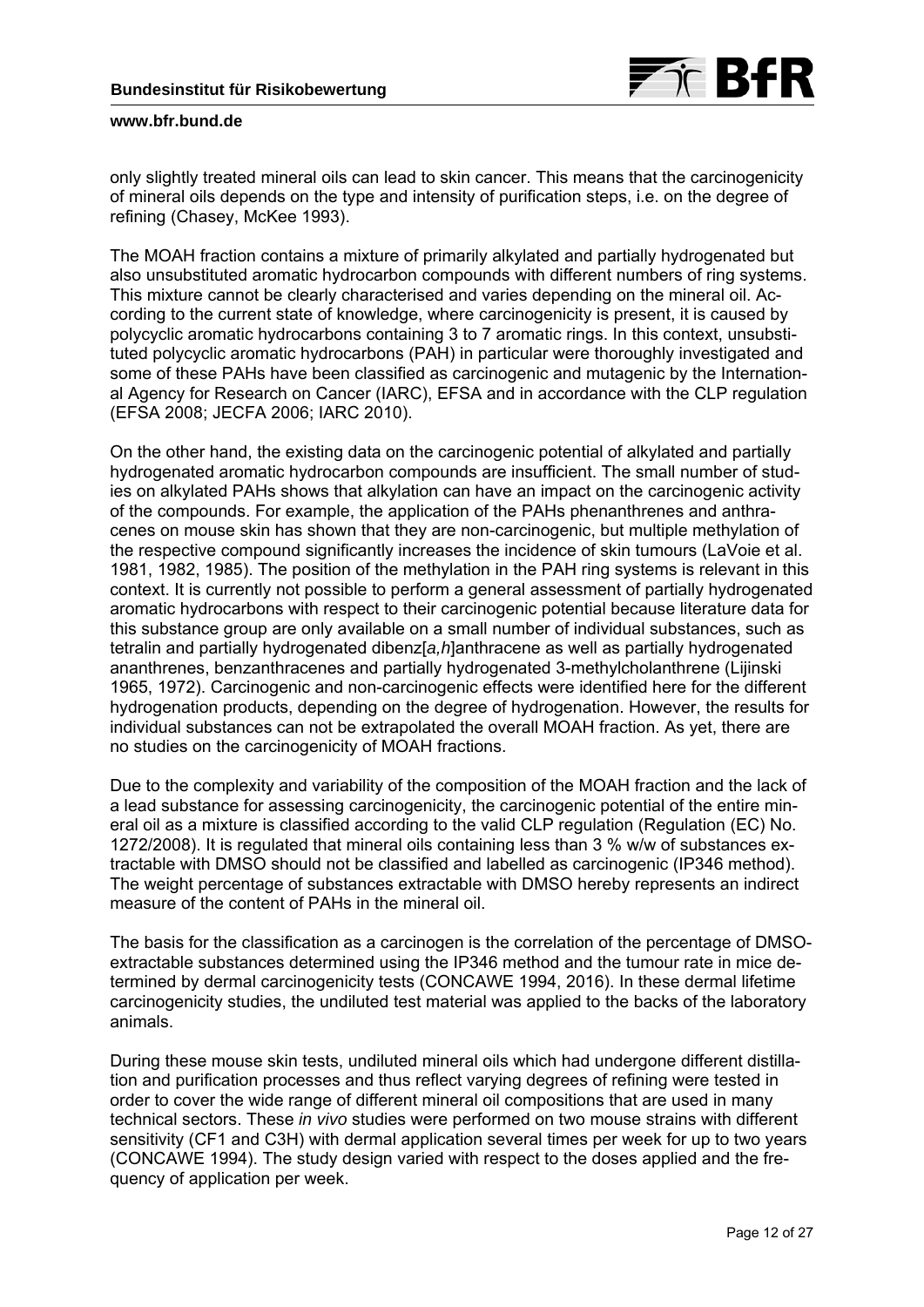

The existing mouse skin tests originate from a time when there were no standardised guidelines on test procedures and quality assurance. However, the literature data indicate good validity of the experimental data collected in the animal studies on dermal carcinogenicity, because the maximum tolerable dose determined by the relevant preceding dose-finding studies was applied to the two mouse strains and the tumour development stages and tumour incidences were established for the skin and partly also for internal organs in comparison with negative and positive control groups (Biles et al. 1988; Chasey and McKee 1993). Although no dose response data can be derived from these studies, the *worst case* is represented by applying the maximum tolerable dose.

In the CONCAWE report (1994), a tumour rate of  $≥$  4% ("cut-off") was defined as the threshold value for the carcinogenic effect of a mineral oil in the mouse skin test, which is above the typical spontaneous background rate in untreated control animals of the mouse strains used. The tumour rate of 4% as the threshold for the carcinogenic effect of a mineral oil is statistically founded and assumes a sample size of 50 animals. Using the exact test by Fisher as a basis, there is a p-value of 0.056 for a tumour rate of 10% (5 of 50 animals) assuming that there are no animals with tumours in a control group of the same size. This is close to the usual significance threshold of 0.05. In light of the fact that the spontaneous tumour rate determined from historical data was < 1%, Concawe defined the threshold value as  $\geq 4\%$ (Concawe, 1994, 2016). Alternatively, when using the exact binomial test and a spontaneous tumour rate of 0.3% (McKee et al. 1990), 2 or more tumour cases out of 50 animals result in a one-tailed test into a p-value <  $0.05$ . The threshold value of ≥4% tumour rate for the classification of a mineral oil as carcinogenic in the mouse skin test is thus confirmed.

Taking into account further data published since 1994, there is a data set of 133 mineral oils tested on mouse skin, *in vivo* 59 were positive and 74 were negative (CONCAWE 2016). Using the IP346 method, four mineral oils were assessed as false-negative (false-negative rate 6%) and seven were assessed as false-positive (false-positive rate 11%) (sensitivity: 93%, specificity: 91%) (Concawe 2016). One of the false-negative predicted mineral oils was a solvent-refined mineral oil refined, which represents the lowest purification level and is simply a starting material for further processing. Here, the tumour rate was 10%. With two other mineral oils that were subjected to additional hydrogenation, the tumour rate was 5%. The fourth sample with a tumour incidence of 4% was a mixture of solvent-refined mineral oils. Furthermore, it no mutagenicity was demonstrated for these mineral oils in the modified Ames test, as is the case for other carcinogenic mineral oil mixtures.

The IP346 method represents a prediction method for determining the carcinogenic potential of a mineral oil for dermal contact. It should be noted that no data currently exist on the extent to which the content in the DMSO extracts determined using the IP346 method correlate with the content of MOAH. It is known that DMSO extracts the unsubstituted and low alkylated aromatic compounds very well, while the extraction efficiency is significantly lower for highly alkylated and possibly partially hydrogenated aromatic compounds, i.e. discrimination exists for the latter (Natusch 1978). Furthermore, there are no toxicological studies with mineral oils which allow conclusions to be made on the content of MOAH. Nevertheless, it can be stated that the *in vivo* mouse skin test for carcinogenicity of mineral oils includes all constituents and the IP346 method provides good correlation with these *in vivo* results, despite different extraction efficiency.

The IP346 method was developed in the 1980s at a time when there were no OECD guidelines on conducting carcinogenicity studies, which means that the method cannot meet today's requirements for developing such tests. From the present point of view, we would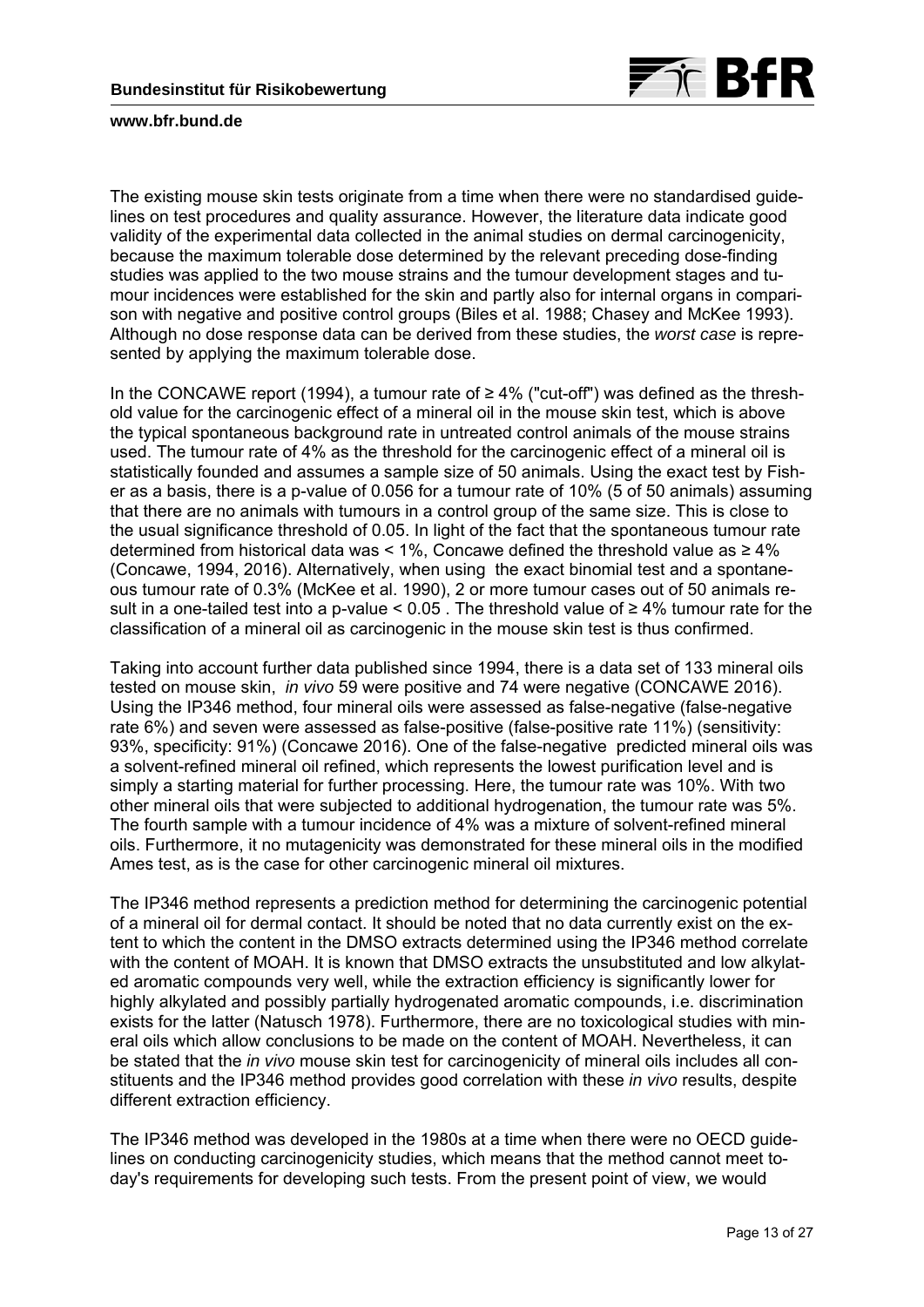

question, for example, the number of animals, the variability of the mouse strains and the definition of 4% tumour incidence in the *in vivo* test as the "cut-off", as well as the lack of chemical characterisation of the tested mineral oil mixtures. At the time, the study design of the mouse skin test was chosen to allow a yes/no statement to be made regarding carcinogenicity. *Worst case* conditions were selected in order to achieve reliable results. The maximum tolerable dose identified by pre-testing was applied to particularly sensitive mouse strains, in some cases over their whole lifetime. In the meantime, the definition of the 4% cutoff value for tumour incidence in the *in vivo* test has been statistically confirmed. From today's perspective, the IP346 test represents a valid initial test for mineral oils that are then subjected to additional purification processes before being used in cosmetics.

### *Oral application*

Lip care products can be ingested orally. For lip care products containing mineral oils, Cosmetics Europe recommends only using mineral oils for which ADI values have been derived (Cosmetics Europe 2014). For this reason, the following statements focus on these mineral oil qualities.

JECFA and EFSA have evaluated highly purified medium- and high viscosity white oils and microcrystalline waxes , approved their use in the food sector and derived ADI values (EFSA 2009, 2013a, 2013b, JECFA 2002). The white oils and waxes approved as food additives are characterised by physico-chemical parameters such as viscosity, molecular mass range and lower C number range and need to correspond to purity requirements according to food laws. To comply with these purity specifications, the crude oils used were subjected to a various purification steps such as distillation, solvent extraction, hydrocracking, treatment with oleum and hydrogenation (EFSA 2009 and 2013a, 2013b). Furthermore, the degree of purity analougous to pharmceuticals was tested. Chemical characterisation did not take place.

EFSA evaluated the carcinogenicity of the approved white oils with oral consumption based on the study of Trimmer et al. (2004). In two-year feeding studies, medium- and highviscosity white oils were administered up to a dose of 1200 mg/kg body weight per day to Fischer 344 rats. Histopathological examination was performed on 48 different tissues including the liver, spleen, kidneys, bone marrow, and reproductive organs. Neither medium- nor high-viscosity white oils of food grade were found to be carcinogenic *in vivo* (Trimmer et al. 2004, EFSA 2009, 2013a).

There are no oral carcinogenicity studies for microcrystalline waxes (EFSA 2013b). According to the JECFA, no carcinogenic effects could be detected in a two-year feeding study on Sprague-Dawley rats with paraffin waxes of similar viscosity (dose up to 5800/mg body weight and day) (Shubik et al. 1962). Taking into account the results for medium- and highviscosity white oils (Trimmer 2004), EFSA concluded that there are no indications of carcinogenic potential for food-grade microcrystalline waxes (EFSA 2013b).

In synopsis, it can be stated that food-grade white oils compliant with the legal limit value for benzo[*a*]pyrene (BaP) showed no indications of carcinogenic potential in either oral or dermal animal studies (Trimmer et al. 2004).

## **Dermatotoxicity**

The toxicity and sensitisation potential of mineral oil products in the skin are low. In rabbits, treatment with a petrolatum-paraffin wax mixture resulted in slight eye irritation (CONCAWE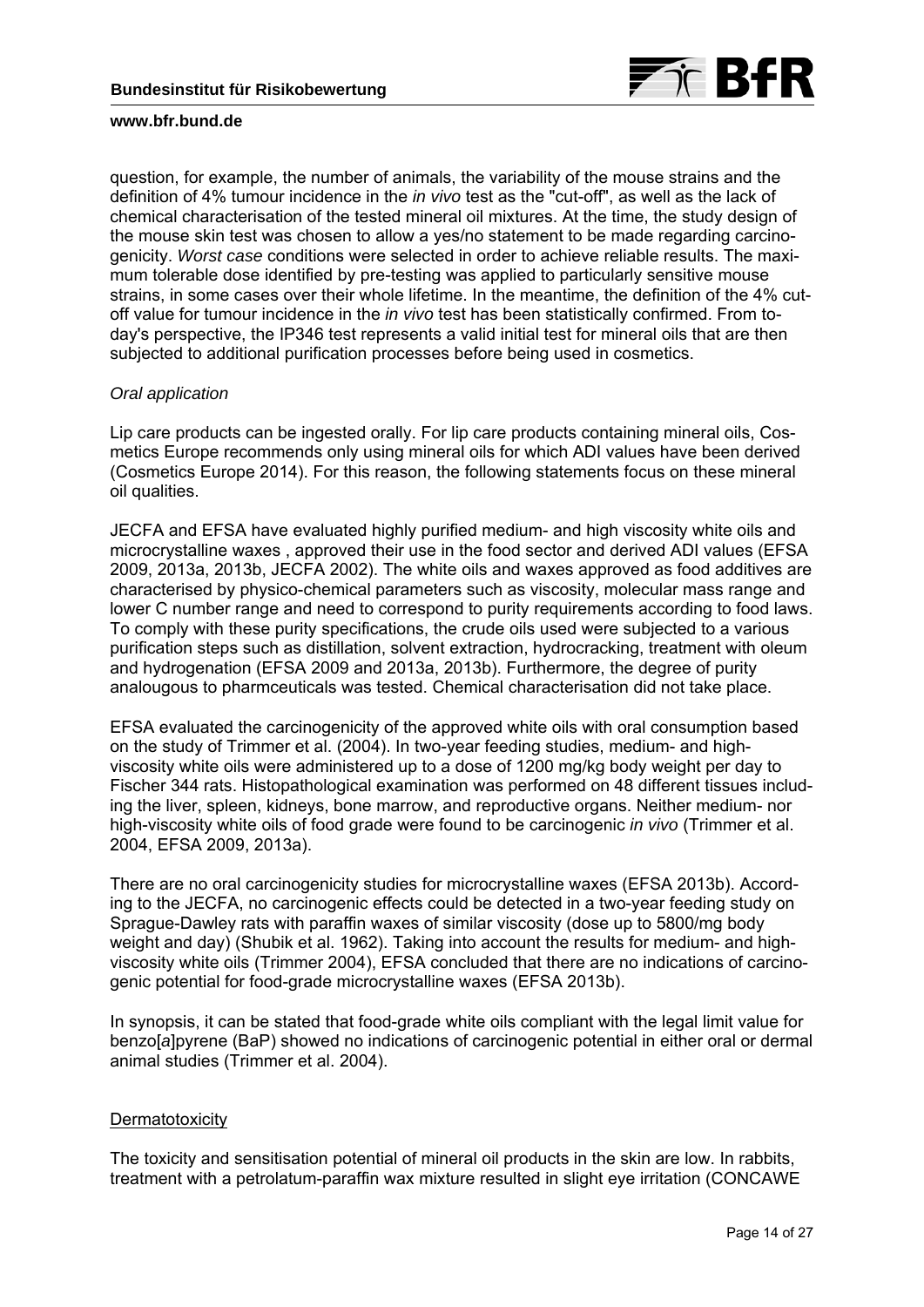

1999). In humans, a patch test under non-occlusive conditions with a petrolatum-paraffin wax mixture resulted in a mild erythema (CONCAWE 1999). Furthermore, a patch test study with 80,000 patients showed that medicinal white oils demonstrate no sensitisation potential in human skin (Schnuch et al. 2006).

# **3.1.3 Exposure**

For consumers exposure to MOSH and MOAH results primarily from oral intake via food as well as inhalation from the air (DFG 2008). Dermal absorption is also possible. For cosmetic products, dermal exposure is particularly significant, as well as indirect oral exposure (handto-mouth contact, hand-to-food contact). Oral intake is also relevant for lip care products.

# *Dermal penetration and absorption*

Studies on dermal absorption or penetration of MOSH were performed with radioactively traced aliphatic hydrocarbons. When pig skin *in vitro w*as treated over a period of 24 hours with <sup>3</sup>H-docosane (C22; 3 mg/cm<sup>2</sup>) or <sup>14</sup>C-hexadecane (C16; 5 mg/cm<sup>2</sup>) in petrolatum, polydecene (C10H20)<sub>x</sub>, mineral oil, soybean oil or cosmetic w/o creme, the radioactively traced hexadecane was found in the *stratum corneum* at between 97.6% (w/o creme) and 99.3% (petrolatum), in the epidermis below the *stratum corneum* at between 1.2% (w/o creme) and 0.4% (petrolatum) as well as in the dermis at between 1.1% (w/o creme) and 0.3% (petrolatum); the distribution for docosane was similar. The dermal absorption, but not the transport into the receptor fluid, depended on the vehicle used (Brown et al. 1995). In guinea pigs *in vivo* that were treated over a period of 48 hours with  $14^{\circ}$ C-hexadecane (C16, without vehicle, dissolved in heptane), docosane (C22) or mineral oil as vehicle, an average of 3-15% of the radioactive tracer was found in the epidermis, but only 0.1% was found in the dermis and a total of 0.1% in other tissues (liver, kidney). No radioactivity was detectable in blood (Rossmiller and Hoekstra 1966a). The uptake of  $^{14}$ C-hexadecane via the skin showed a significant dependency on the vehicle; from a carbon chain length of C22 onwards, the uptake decreased. In a further in vivo test on hairless mice*,* <sup>3</sup> H-docosane in undiluted petrolatum or 1% petrolatum in propylenglycol:ethanol (7:3 v/v) was applied for 2.5 hours to the skin, which had been pre-treated with acetone.. It can be assumed that skin pre-treated with acetone has a restricted barrier function, because during the corresponding test 10% of the <sup>3</sup>H-docosane dissolved in petrolatum penetrated the deeper skin layers. However, <sup>3</sup>H-docosane was not detectable in the blood here either (Brown et al. 1995). A summary of the different studies on skin penetration of mineral oils and waxes used in cosmetic products was recently published by Petry (Petry et al. 2017).

It is known that unsubstituted PAHs are absorbed via the skin and become bioavailable, whereby the absorption rate decreases with an increasing number of rings. Studies on the dermal uptake of unsubstituted PAHs also showed that these depend strongly on the vehicle used. Studies with radioactively traced BaP have proven that radioactive BaP can be detected in the blood after a 6-hour treatment of CF1 mice *in vivo* with 0.1% 14C-BaP in low viscosity oils or 0.1% <sup>3</sup>H-BaP in oils or bitumen (viscosity range between 32 cSt and 69 x 10<sup>6</sup> cSt). The blood levels for BaP decreased with increasing viscosity of the vehicle (Potter et al. 1999).

When human skin was treated *in vitro* with 0.1% <sup>14</sup>C-BaP, dissolved in low- and highviscosity mineral oils or in bitumen, BaP was detectable in the receptor fluid, depending on the viscosity of the oil in this case also (Potter et al. 1999). However, there are no studies of this kind to date on alkylated polycyclic and partially hydrogenated aromatic compounds.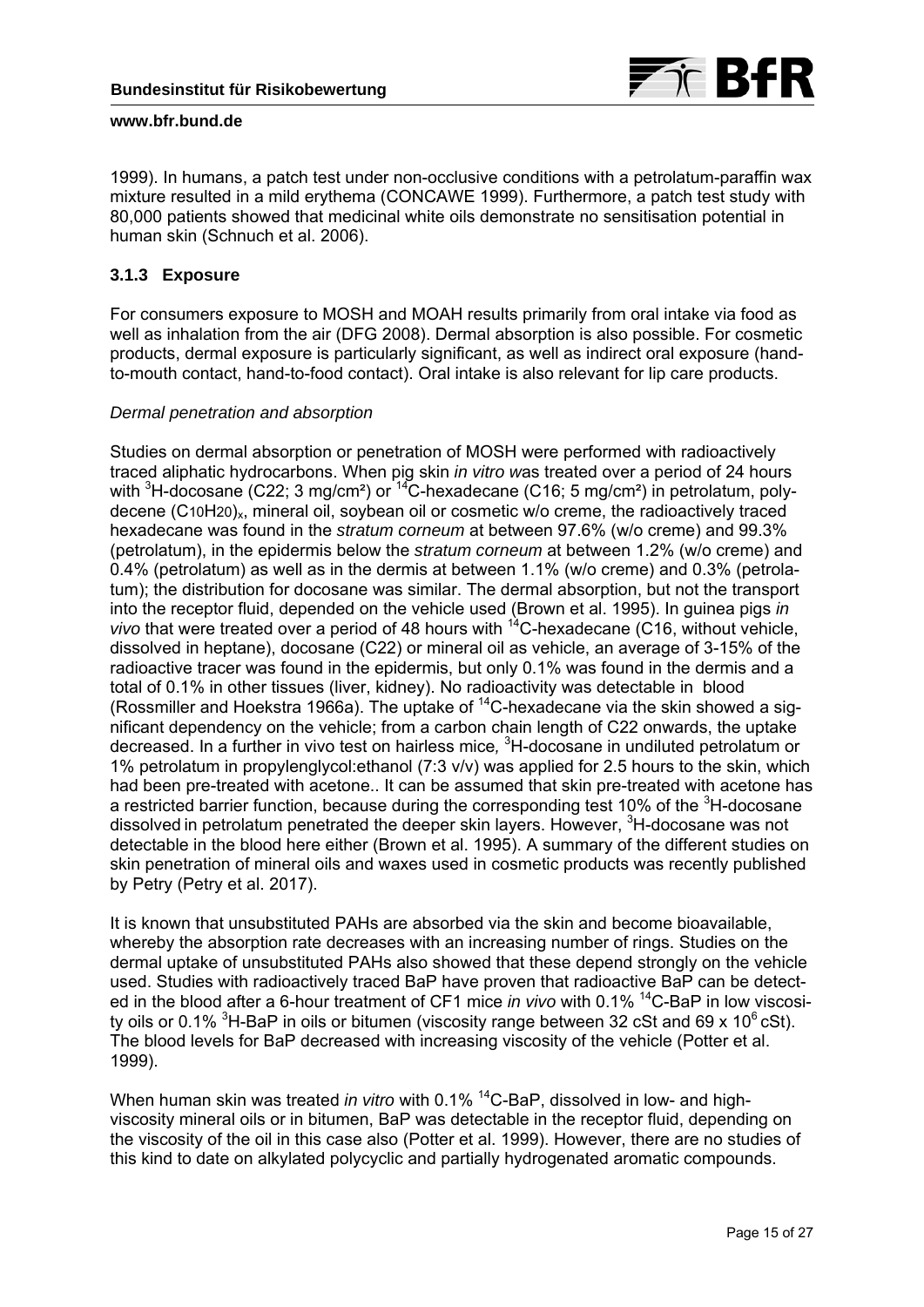

Apart from these studies with radioactively traced individual substances, a large number of microscopic-histological studies have been published in which mineral oil and other oils were detected in the *stratum corneum* but not in deeper skin layers after dermal application. These studies are not discussed separately in this opinion because the methods used were not suitable for detecting low levels of hydrocarbons and therefore cannot allow any reliable statement on bioavailability.

### *Gastrointestinal resorption*

MOSH ingested orally follow the route of intestinal resorption of dietary fats. They are resorbed by the small intestine primarily into the lymphatic system and only to a -lower extent into the liver portal vein (Albro and Fishbein 1970; Albro and Thomas 1974; Savary and Constantin 1967; Vost and Maclean 1984). Tests in rats and pigs with oral administration of different white oils (dissolved in olive oil or contained in feed) at low doses resulted in resorption rates of 20-88% (Tulliez 1986; Halladay et al., 2002). It can be deduced from the molecular mass distribution of MOSH in the liver that MOSH are resorbed up to approximately C40 (female Fischer 344 rats) or C45 (humans) (Barp et al., 2014; 2017a).

Unsubstituted or mono-methylated PAHs are resorbed after their uptake in the digestive tract via the lymphatic system and the hepatic portal vein (Harris et al. 2013, 2016; Ramesh et al. 2004; Lindstrom et al. 1987; Laher et al. 1984; Laher and Barrowman 1987, 1998). 2-3 ring systems are resorbed faster and more comprehensively than 5-6 ring systems (IARC 2010; Chang 1943; Rahman et al. 1986). ) There is a lack of experimental data on gastrointestinal resorption for more complex mixtures of highly alkylated and partially hydrogenated aromatic compounds (MOAH). As MOAH have structural characteristics of PAHs and MOSH as well as similar physico-chemical properties, , it has therefore to be assumed that they can be resorbed via the gastrointestinal tract in a comparable manner.

## *Uptake of MOSH from cosmetic products*

To clarify the extent to which cosmetic products contribute to an accumulation of MOSH in the human body, the correlation between the use of different cosmetic products and the MOSH concentration in subcutaneous fatty tissue was studied in 142 pregnant women (Concin et al. 2011). The use of cosmetic products was determined by means of a questionnaire. A multiple linear regression analysis showed a statistically significant correlation between increased MOSH levels in fatty tissue and the use of sunscreen during pregnancy, but no correlations were found with the use of creams for preventing striae, of breast creams, or creams used for medical reasons. Questions on the use of cosmetics in daily life were also asked: in this context, significant correlations were found with the use of hand cream and lipstick, but not with the use of body lotions, face cream or sunscreen (Concin et al. 2011).

Overall, these results pose the question of the extent to which the dermal absorption of MOSH from cosmetic products contributes to an accumulation in the body. In studies on dermal penetration with radioactive tracers, no radioactivity was detected either *in vitro* in the receptor fluid or *in vivo* in the blood. Even though the observation period did not exceed 48 hours here, systemic availability of MOSH via the dermal exposure route hardly seems to occur. On the one hand, it is obvious that MOSH can accumulate in the body, particularly through absorption via the gastrointestinal tract. On the other hand, there are no clear findings that cosmetics can make a relevant contribution to this accumulation via dermal absorption. It is surprising, for example, that the use of sunscreen in pregnancy could contribute to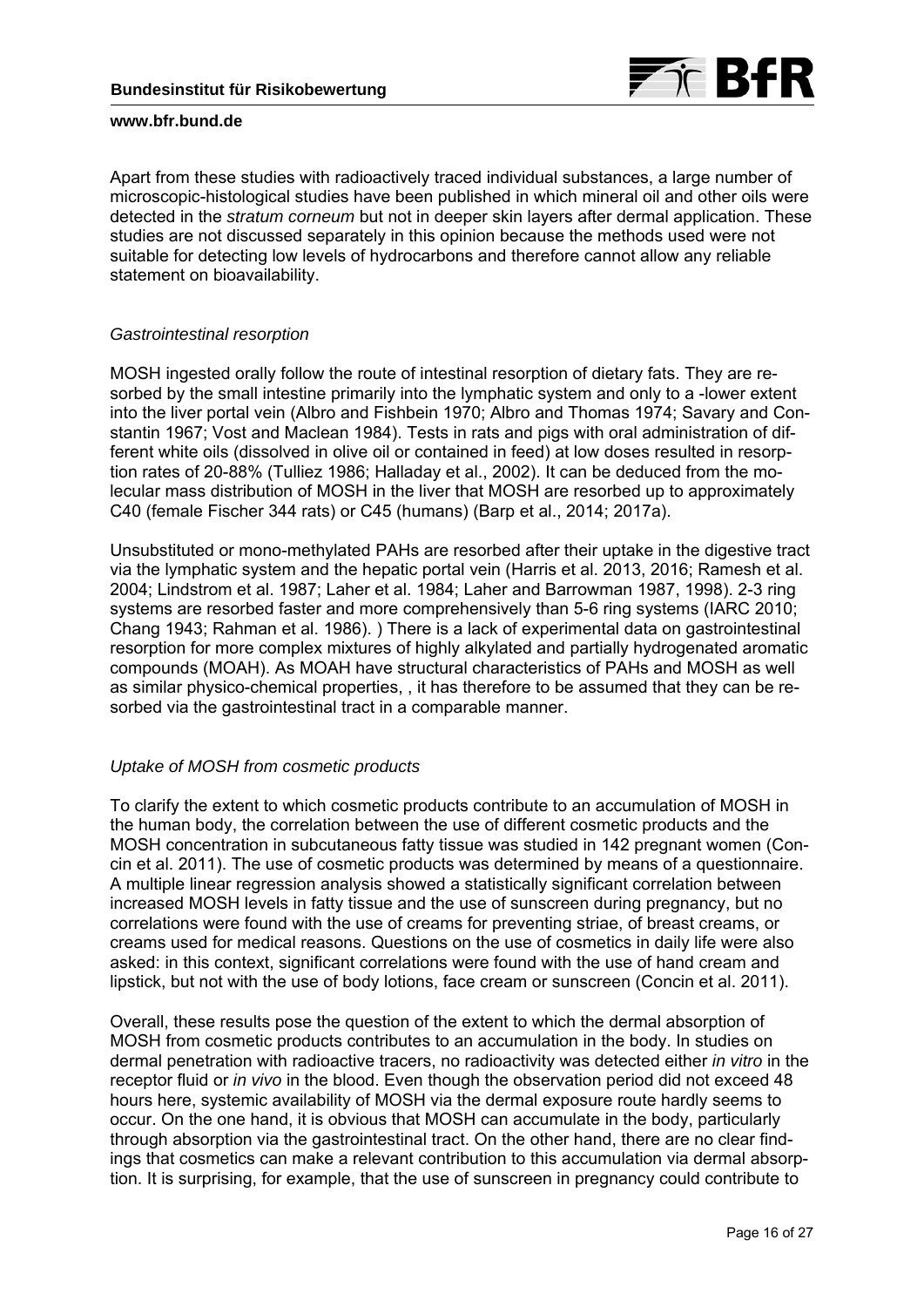

an accumulation of MOSH in fatty tissue, but not the use of face cream or body lotion. The situation with lipstick is different, in that oral uptake can be assumed here which could contribute to overall exposure. A possible oral uptake could also explain why a correlation exists between the use of hand cream and sunscreen and higher MOSH concentrations in the fatty tissue. For example, MOSH could be transferred from hands to food and consumed in this way. Hand-to-mouth contact represents another possibility of oral intake. More detailed analyses of the data set from Concin et al. (2011) by the BfR indicated that the levels of MOSH in fatty tissue were, on average, 2.2. times higher in women who used lipstick as well as hand cream and sunscreen than in woman who did not use any of these products.

## *Oral uptake of MOSH from lip care products*

On the basis of animal studies on oral uptake, white oils and waxes with low-viscosity or low C-number range (JECFA 1995, 2012) have been considered as potentially problematic, because their accumulation in Fischer 344 rats indicated that they could lead to inflammatory granulomatous processes in the liver, for example.

According to Recommendation No. 14 from Cosmetics Europe (2014), only those mineral oil hydrocarbons for which an ADI value has been derived should be used in lip care and oral care products. This refers to food-grade mineral oils and microcrystalline waxes that have a carbon chain length of at least 25 C-atoms (at 5% boiling point), a molecular mass of at least 480 Da (Dalton) and a viscosity value of at least 8.5 centistokes (cSt). This restriction relates to statements from JECFA (2002, 2012) which defined an ADI of 10 mg/kg body weight for mineral oils of medium-viscosity. For high-viscosity mineral oils (from 28 C-atoms, 500 Da and 11 cSt) and microcrystalline waxes (from 25 C-atoms, 500 Da and 11 cSt), the ADI derived by JECFA is 20 mg/kg body weight (JECFA 2002). EFSA has defined a group ADI of 12 mg/kg body weight for medium and high-viscosity mineral oils (EFSA 2009, 2013a). Longchain substances with a carbon number over 35 are considered to have poor oral bioavailability (EFSA 2012). The ADI values were derived for mineral oil qualities that meet the purity specifications for use in food and have gone through corresponding purification steps to minimise the aromatic contents.

However, analyses performed in Switzerland and Germany on approximately 240 lip care products showed that, in many products, more than 5% of the MOSH were shorter-chained, i.e. contained fewer than 25 C-atoms. These low-molecular mass MOSH (< C25) were detected at levels significantly higher than recommended by Cosmetics Europe. With these products, the consumers also had oral exposure to these more strongly accumulating MOSH.

According to the SCCS Notes of Guidance (2015), 57 mg of lipstick is applied per day. In the "worst case" scenario, these are completely ingested. Based on the MOSH contents between 8.2% and 74% determined by the BfR in lip care products on the German market, a daily external intake dose of MOSH of between 0.08 and 0.7 mg/kg body weight is calculated, which is within the range of the estimated daily intake of 0.03 to 0.3 mg/kg body weight estimated by EFSA for food (EFSA 2012). For this reason, lip care products can make a relevant contribution to the total exposure to MOSH.

However, the extent of analysis of the examined lip care products from the German market is small and not representative. Representative monitoring data would be necessary for the evaluation in order to clarify how much mineral oil is contained in lip care products on the German market and how these mineral oil mixtures are composed.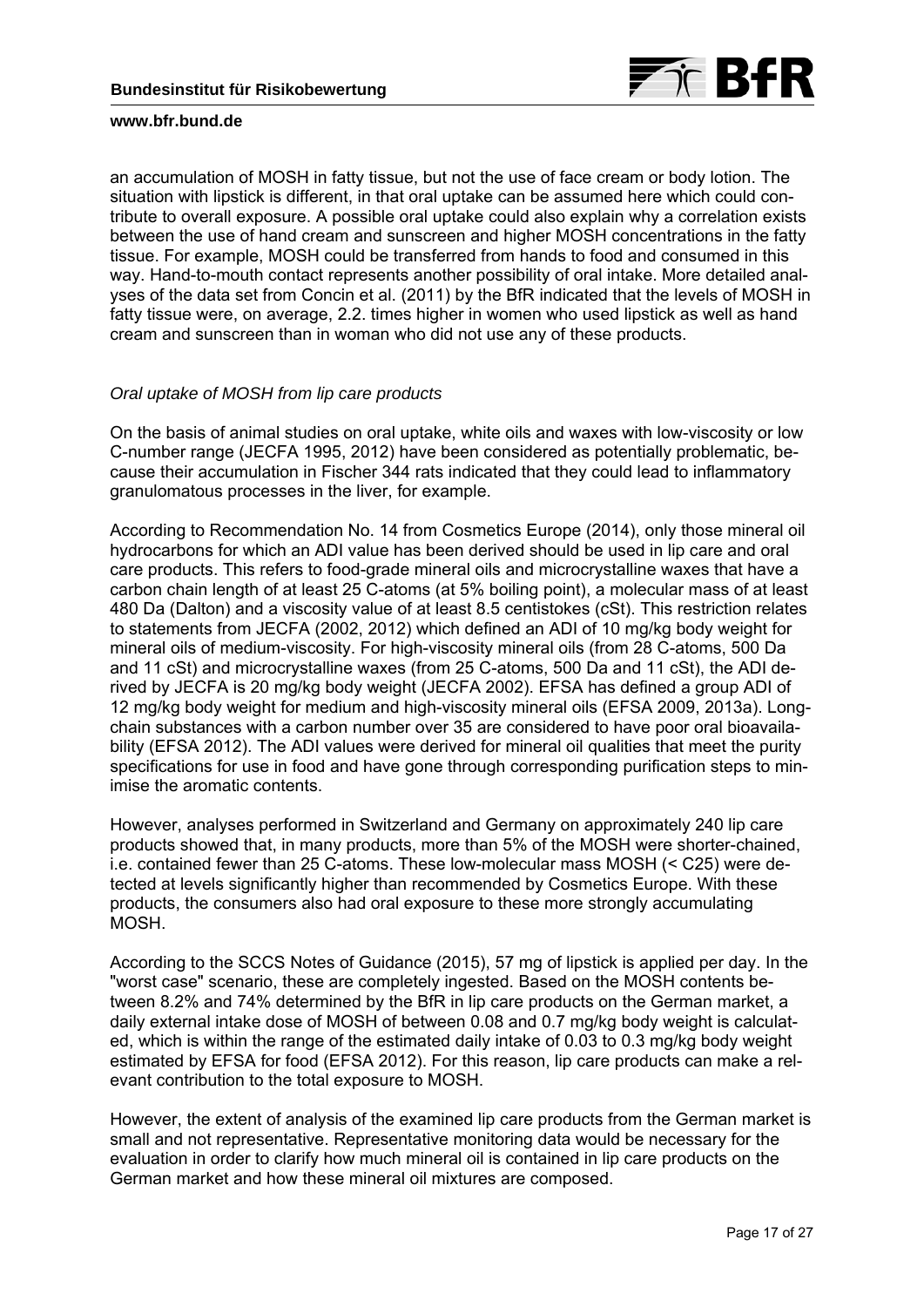

# **3.1.4 Risk characterisation**

## *Dermal uptake*

According to current data, there are no inherently conclusive and robust indications that MOSH from cosmetic products make a relevant contribution via dermal uptake to the accumulation of MOSH in the body.

According to EU Cosmetics Regulation 1223/2009, for cosmetics containing mineral oils with possible MOAH contents, the mineral oil products must be tested for carcinogenicity before they are used in cosmetic products. Another test for mutagenicity of mineral oils is the modified Ames test. An MI < 1 means that there is no mutagenic potential.

In practice, the IP346 method constitutes an initial test to be followed by additional purification steps such as hydrogenation to minimise the residual aromatic compound levels. These further purification steps result in progressively lower DMSO-extractable levels and lower MI values. At the 17th BfR Consumer Protection Forum, values for DMSO extracts of < 0.2 weight percentage and an MI value of 0.02 were reported for the final purification step of a low-viscosity white oil that is used in cosmetic products. Therefore, there were no indications of carcinogenicity or mutagenicity. The technologically achieved MOAH residual levels were < 250 ppm for a low-viscosity white oil. The purified mineral oil fractions used in the cosmetic products thus meet the purity requirements for pharmaceuticals.

Overall, based on the current scientific literature and the very prevalent and long-term use of such products on the skin with at the same time a lack of clinical and epidemiological evidence, no health risk for the consumer can be derived from the dermal application of cosmetic products containing mineral oils.

## *Oral intake*

With values of up to 0.7 mg/kg body weight, the daily oral exposure to MOSH through lip care products containing mineral oils is within the range of the intake through food determined by EFSA and can therefore make a relevant contribution to total exposure and accumulation. However, a comparison with the ADI value for medium- and high-viscosity mineral oils (ADI = 12 mg/kg body weight per day, EFSA 2009, 2013a) and the ADI value for microcrystalline waxes (group ADI = 20 mg/kg body weight per day for high viscosity mineral oils and microcrystalline waxes, JECFA 2002) makes it clear that the oral intake of MOSH via lip care products contributes to less than 10% of these ADI values. This also applies when consumption through food is considered additionally. The prerequisite for this comparison is that no low -iscosity mineral oils were used in lip care products.

MOSH can accumulate in tissue and have even been detected in various human tissues. In principle, the accumulation of foreign substances in the human body is undesired, but is not considered per se as an adverse effect. The relevance of the inflammatory granulomas in the liver, only detected up to now in feeding studies with low-viscosity mineral oils on female Fischer 344 rats, to humans is not clear. There is a need for clarification here. By way of contrast, feeding studies do not indicate any formation of granulomas in the liver for mediumand high-viscosity mineral oils and for microcrystalline waxes.

Taking into account the observed formation of granulomas, JECFA and EFSA derived ADI values for specific highly purified medium- and high-viscosity mineral oils and microcrystalline waxes and approved them as food additives. Through the specification of minimum val-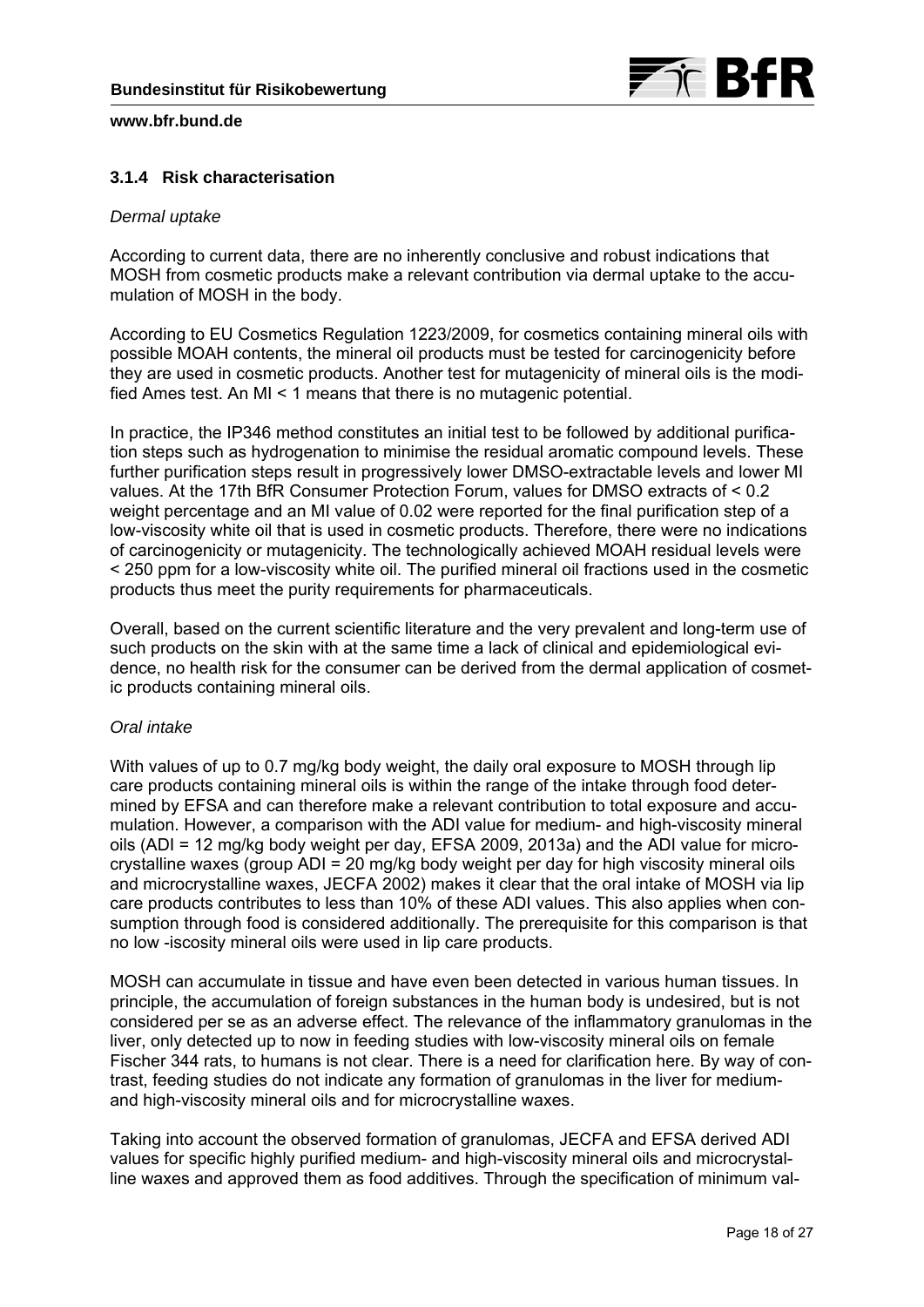

ues for the C-number at the 5% boiling point and for the viscosity, the proportion of the critical low-viscosity mineral oils with a low C-number, for which no ADI value was derived, was minimised in the approved fractions. Recommendation No. 14 from Cosmetics Europe addresses this and recommends that only those mineral oils for which ADI values have been derived be used.

For this reason, no risk regarding formation of granulomas in the liver can be expected from the oral uptake of MOSH through lip care products which comply with the recommendation of Cosmetics Europe. However, if oils containing increased fractions of low-molecular hydrocarbons with C<25 are used, there are some uncertainties, because the relevance of the granulomas induced in Fischer 344 rats for humans is unclear and is a subject of discussion.

The mineral oil fractions for which an ADI value was defined are not only characterised by specific physico-chemical requirements, they must also meet particular purity requirements. This relates, for example, to certain purification processes and the corresponding purity specifications for food. These food-grade medium- and high-viscosity white oils were not carcinogenic in *in vivo* tests. There are also no indications of carcinogenicity in food-grade microcrystalline waxes. Accordingly, no carcinogenic effects can be expected if the qualities and purity grades approved for food additives are used in lip care products.

In synopsis, it can be stated that no adverse health effects can be expected if Cosmetics Europe Recommendation No. 14 is complied with, i.e. with regard to the use of mineral oil fractions in lip care products with an ADI value which meet the associated specifications for physico-chemical properties, as well as purity requirements.

## **3.2 Assessments by expert committees**

## **Discussions in the BfR Committee for Cosmetics**

The question of a health assessment of MOSH and MOAH in cosmetic products, particularly with regard to the occurrence of skin cancer, was discussed in the 15th, 16th and 17th meetings of the BfR Committee for Cosmetics (BfR 2016a, 2016b, 2017).

The minutes have been published on the BfR website.

http://www.bfr.bund.de/en/bfr\_committee\_for\_cosmetics-744.html

## **Assessments by international expert bodies (Health Canada, ECHA, IARC)**

In the recent past, mineral oils that are also used in cosmetic products have been toxicologically assessed by various bodies. Statements exist on pharmaceutical white oil (paraffinum liquidum) in particular, which consider dermal exposure in addition to oral exposure (Health Canada 2015, ECHA 2015, IARC 2012). All of these statements come to the conclusion that highly processed mineral oil products (white oils) do not pose a risk to health; this also applies to cosmetics.

The evaluation by the Canadian health authority "Health Canada" is of particular significance because mineral oils in cosmetic products were specifically examined. In their assessments, the experts agree that the carcinogenic potential decreases with an increasing degree of refinement. Although this evaluation relates primarily to unsubstituted PAHs in mineral oil, the absence of epidemiological findings also highlights the health safety of medicinal white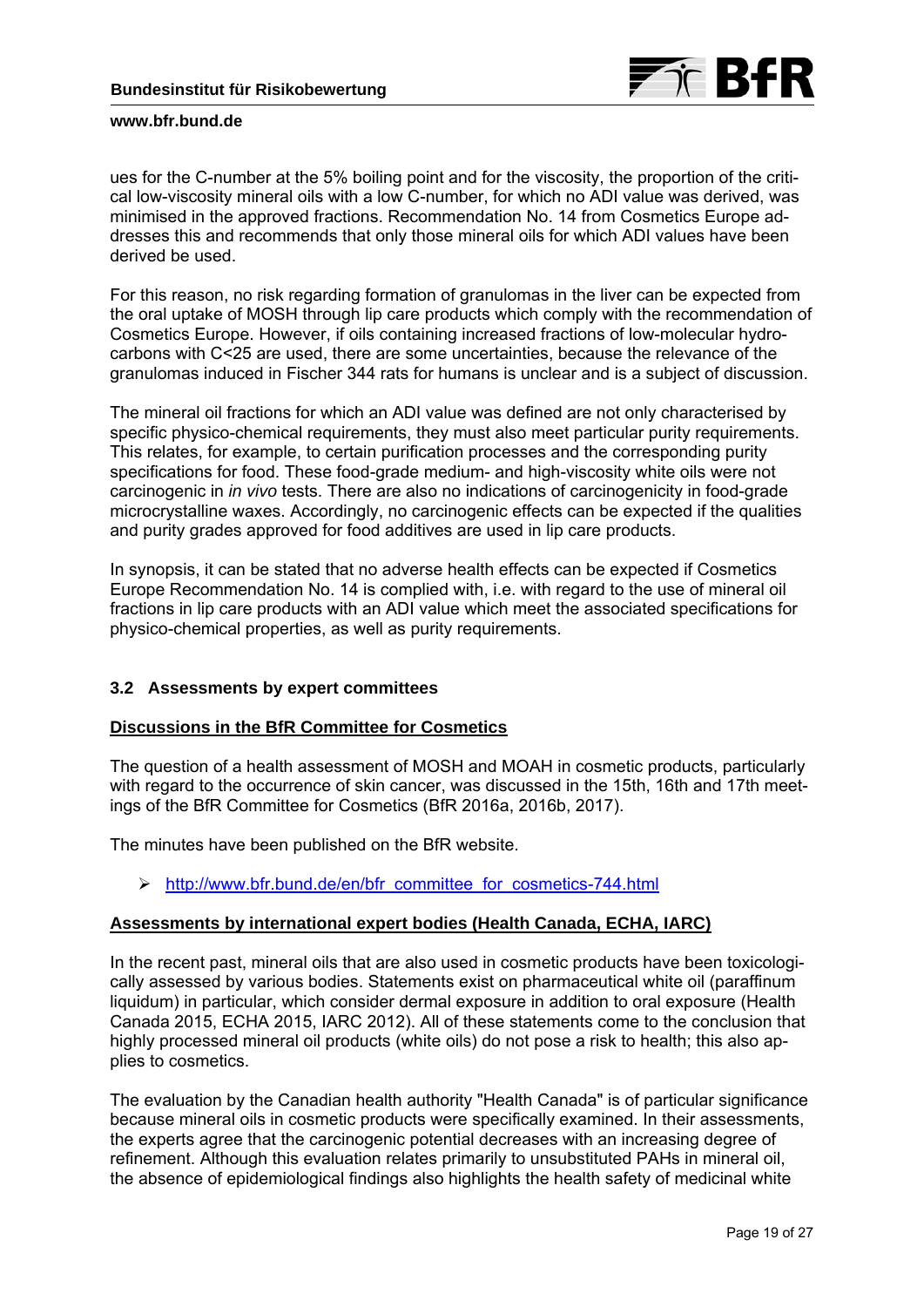

oils, according to Health Canada. In agreement with this, EFSA (2012) confirmed the existing ADI values for the oral intake of white oil in the framework of a re-assessment of food-grade mineral oil fractions (mineral oil (P100, P70 and P70(H) and microcrystalline wax) and classified this group with a low priority for re-assessment.

In addition to white oil, petrolatum (CAS No.: 8009-03-8), for example, is also used as an ingredient in cosmetic products. In the case of petrolatum too, the full refining process must be known and the raw material must not be carcinogenic. Petrolatum is a complex hydrocarbon mixture of soft wax and paraffin in different proportions. Petrolatum consists mainly of saturated crystalline and liquid hydrocarbons with a chain length of more than C25. Aside from petrolatum, which meets the pharmaceutical purity requirements, there is also technical petrolatum with deviating characteristics (e.g. a higher PAH content). In the risk assessment of petrolatum, Health Canada assumed that the petrolatum used in cosmetic products is a mixture consisting of medicinal white oil and medicinal wax. Under these purity specifications, polycyclic aromatic 3-7 ring systems should have been almost completely eliminated from the end product petrolatum through the extensive refining. This was confirmed for the 16 unsubstituted EPA PAHs by corresponding analyses in a selection of cosmetic products. Only traces of the EPA PAHs or none at all could be detected. For this reason, the Canadian authority comes to the conclusion in its assessment that the use of petrolatum in cosmetic products is safe for consumers. MOAH were not specifically addressed in this assessment.

# **3.3 Recommendations for action/measures**

The EU Cosmetics Regulation provides clear guidelines on the use of distillates or products manufactured from mineral oil mixtures, particularly with respect to excluding potentially mutagenic and carcinogenic properties. In addition, the manufacturer/supplier must ensure that its products do not pose a risk to the health of consumers.

Moreover, for lip care products Recommendation No. 14 from Cosmetics Europe, the European trade association for the cosmetics industry, also applies. BfR recommends that manufacturers comply with this Cosmetics Europe recommendation in order to guarantee that only mineral oil fractions and purity grades are used as ingredients for which JECFA/EFSA have derived an ADI value.

### **Additional information on the subject "Mineral oil" at the BfR website:**

[Frequently asked questions to the BfR on mineral oil in cosmetic products](http://www.bfr.bund.de/en/questions_and_answers_on_mineral_oil_in_cosmetic_products-194384.html)

[Frequently asked questions to the BfR on the migration of mineral oil from packaging materi](http://www.bfr.bund.de/en/questions_and_answers_on_the_migration_of_mineral_oil_from_packaging_materials_to_foodstuffs-60836.html)als to foodstuffs

17th BfR Consumer Protection Forum "Mineral oil at the focus of consumer health protection" on the current state of discussion from 7 to 8 December 2017

- Conference transcript (in German) http://www.bfr.bund.de/cm/343/mineraloel-im-fokus-des-gesundheitlichenverbraucherschutzes-abstracts.pdf

- Live stream http://bfr.westream.biz/media/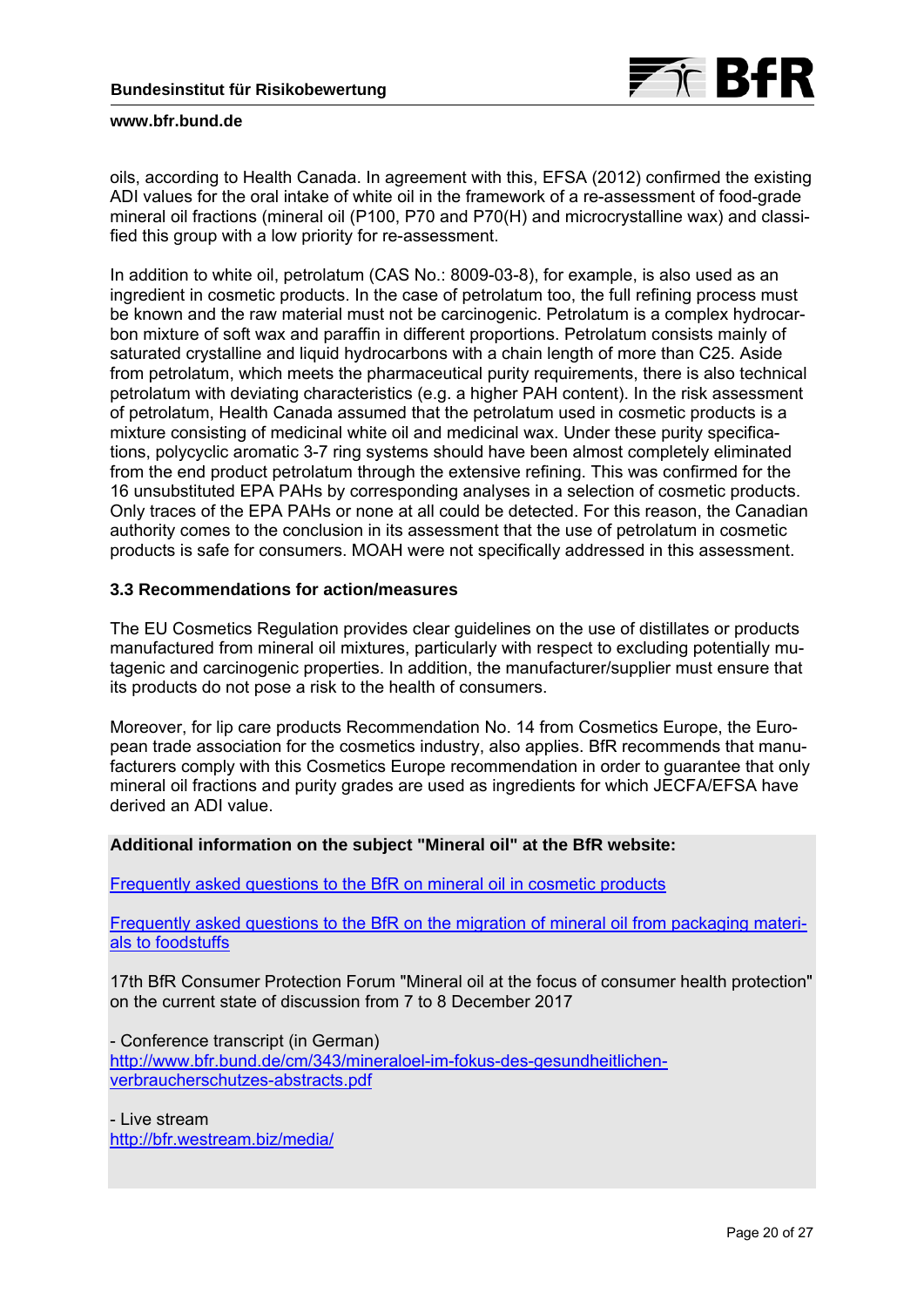

# **4 List of references**

- Albro, P. W., Fishbein, L. (1970). Absorption of aliphatic hydrocarbons by rats. Biochim Biophys Acta, 219(2), 437-446.
- Albro, P. W., Thomas, R. O. (1974). Metabolism of phytane in rats. Biochim Biophys Acta, 372(1), 1-14.
- Barp, L., Kornauth, C., Wuerger, T., Rudas, M., Biedermann, M., Reiner, A., Grob, K. (2014). Mineral oil in human tissues, Part I: concentrations and molecular mass distributions. Food Chem Toxicol, 72, 312-321. doi: 10.1016/j.fct.2014.04.029
- BfR (2016a). Protokoll der 15. Sitzung der BfR-Kommission für kosmetische Mittel vom 05.Mai 2015. http://www.bfr.bund.de/cm/343/15-sitzung-der-bfr-kommission-fuerkosmetische-mittel.pdf
- BfR (2016b). Protokoll der 16. Sitzung der BfR-Kommission für kosmetische Mittel vom 27.Oktober 2015. http://www.bfr.bund.de/cm/343/16-sitzung-der-bfr-kommission-fuerkosmetische-mittel.pdf
- BfR (2017). Protokoll der 17. Sitzung der BfR-Kommission für kosmetische Mittel vom 26.April 2017. http://www.bfr.bund.de/cm/343/17-sitzung-der-bfr-kommission-fuerkosmetische-mittel.pdf
- Biedermann M, Fiselier K and Grob K, (2009a). Aromatic hydrocarbons of mineral oil origin in foods: method for determining the total concentration and first results. Journal of Agricultural and Food Chemistry, 57, 8711-8721.Biedermann M and Grob K, (2009b). How "white" was the mineral oil in the contaminated Ukrainian sunflower oils? European Journal of Lipid Science and Technology, 111, 313-319.
- Biles, R.W., McKee, R.H., Lewis, S.C., Scala, R.A., Depass L.R., (1988). Dermal carcinogenic activity of petroleum-derived middle distillate fuels Toxicology, 53 (1988), pp. 301– 314.
- Biedermann M, Munoz C., Grob K. (2017). Update of on-line coupled liquid chromatography – gas chromatography for the analysis of mineral oil hydrocarbons in foods and cosmetics. Source of the Document Journal of Chromatography A,1521, pp. 140-149
- Blackburn, G. R., Roy, T. A., Bleicher, W. T., Reddy, M. V., & Mackerer, C. R. (1996). Comparison of Biological and Chemical Predictors of Dermal Carcinogenicity of Petroleum Oils. Polycyclic Aromatic Compounds, 11(1-4), 201-210. doi: 10.1080/10406639608544667.
- Boogaard, P. J., Goyak, K. O., Biles, R. W., van Stee, L. L., Miller, M. S., & Miller, M. J. (2012). Comparative toxicokinetics of low-viscosity mineral oil in Fischer 344 rats, Sprague-Dawley rats, and humans--implications for an Acceptable Daily Intake (ADI). Regul Toxicol Pharmacol, 63(1), 69-77. doi: 10.1016/j.yrtph.2012.02.014
- Brown, B. E., Diembeck, W., Hoppe, U., & Elias, P. M. (1995). Fate of topical hydrocarbons in the skin. JOURNAL OF THE SOCIETY OF COSMETIC CHEMISTS, 46(1), 1-9.
- BS 2000-346:1996. IP346/92 (2004) Methods of test for petroleum and its products. Determination of polycyclic aromatics in unused lubricating base oils and asphaltene free petroleum fractions. Dimethyl sulphoxide extraction refractive index method.
- Carlton, W. W., Boitnott, J. K., Dungworth, D. L., Ernst, H., Hayashi, Y., Mohr, U., Ward, J. M. (2001). Assessment of the morphology and significance of the lymph nodal and hepatic lesions produced in rats by the feeding of certain mineral oils and waxes. Proceedings of a pathology workshop held at the Fraunhofer Institute of Toxicology and Aerosol Research Hannover, Germany, May 7-9, 2001. Exp Toxicol Pathol, 53(4), 247-255. doi: 10.1078/0940-2993-00198
- Chang, L. H. (1943). The fecal excretion of polycyclic hydrocarbons following their administration to the rat. J. Biol Chem. 151(1), 93-99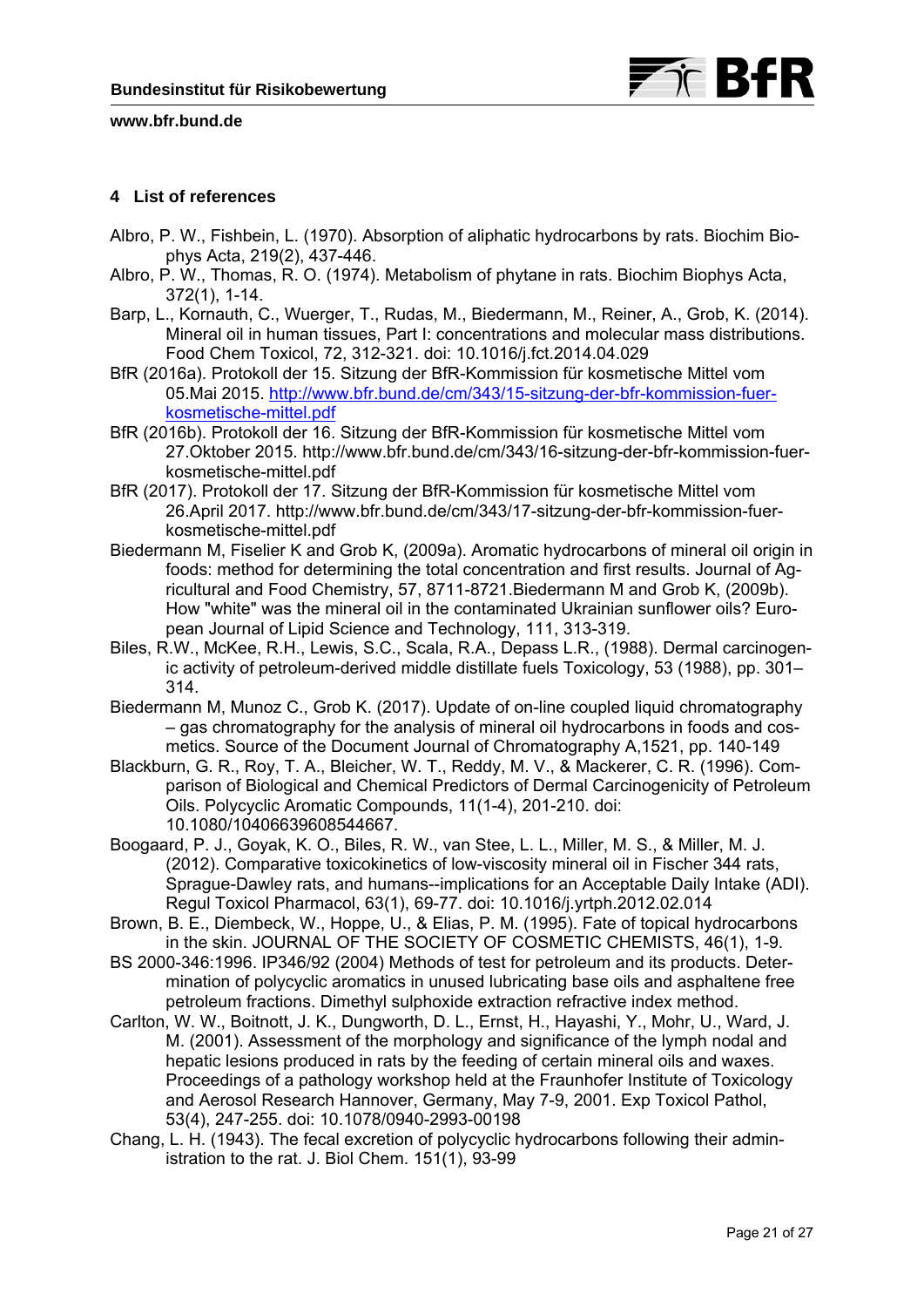

- Chasey, K. L., & McKee, R. H. (1993). Evaluation of the dermal carcinogenicity of lubricant base oils by the mouse skin painting bioassay and other proposed methods. Journal of Applied Toxicology, 13(1), 57-65. doi: 10.1002/jat.2550130112
- CIR (Cosmetic Ingredient Review Expert Panel) (1984). Final report on the safety assessment of fossil and synthetic waxes. Journal of the american college of toxicology. 3 (3): 43-99.
- CONCAWE (Conservation of Clean Air and Water in Europe), (1984). Assessment and comparison of the composition of food-grade white oils and waxes manufactured from petroleum by catalytic hydrogenation versus conventional treatment. CONCAWE report N°84/60. CONCAWE, Brussels, Belgium.
- CONCAWE (Conservation of Clean Air and Water in Europe) (1994). The use of dimethylsulphoxide (DMSO) extract by the IP346 method as an indicator of the carcinogenicity of lubricant base oils and destillate aromatic extracts. Concave report no 94/51. CONCAWE Brussels, Belgium.
- CONCAWE (Conservation of Clean Air and Water in Europe) (2016). Critical review of the relationship between IP346 and dermal carcinogenic activity. (Concawe report No. 06/16. Concawe Brussels, Belgium.
- Concin, N., Hofstetter, G., Plattner, B., Tomovski, C., Fiselier, K., Gerritzen, K., Grob, K. (2008). Mineral oil paraffins in human body fat and milk. Food Chem Toxicol, 46(2), 544-552. doi: 10.1016/j.fct.2007.08.036
- Concin, N., Hofstetter, G., Plattner, B., Tomovski, C., Fiselier, K., Gerritzen, K., Grob, K. (2011). Evidence for cosmetics as a source of mineral oil contamination in Women. Journal of Women's Health, 20(11), 1713-1719. doi: 10.1089/jwh.2011.2829
- Cosmetics Europe (2014). Recommendation No. 14: Mineral Hydrocarbons in oral and lip care. https://www.cosmeticseurope.eu/publications-cosmetics-europeassociation/recommendations.html
- Cruickshank, C. N., & Squire, J. R. (1993). Skin cancer in the engineering industry from the use of mineral oil. 1949. British Journal of Industrial Medicine, 50(4), 289-300.
- DFG (Deutsche Forschungsgemeinschaft) (2008) Forschungsbericht "Polyzyklische Aromatische Kohlenwasserstoffe (PAH), Verlag VCH-Wiley, Weinheim
- ECHA (European Chemicals Agency), 2015. Published information on the REACH Registration Dossier on White mineral oil (petroleum) (CAS Number 8042-47-5). Available from http://echa.europa.eu/web/guest/information-on-chemicals/registeredsubstances.
- EFSA (European Food Safety Authority), (2008). Polycyclic Aromatic Hydrocarbons in Food Scientific Opinion of the Panel on Contaminants in the Food Chain. The EFSA Journal, 724, 1-114.
- EFSA (2009) Panel on Food Additives and Nutrient Sources added to Food (ANS). Scientific Opinion on the use of high viscosity white mineral oils as a food additive. EFSA Journal 2009;7(11):1387, 1-39.
- EFSA (2012). Scientific Opinion on Mineral Oil Hydrocarbons in Food. EFSA Panel on Contaminants in the Food Chain (CONTAM). EFSA Journal 2012;10(6):2704
- EFSA (2013a) Panel on Food additives and Nutrient Sources added to Food (ANS).Scientific opinion on the safety assessment of medium viscosity white mineral oils with a kinematic viscosity between  $8.5 - 11$  mm<sup>2</sup>/s at 100 °C for the proposed uses as a food additive. EFSA Journal 2013;11(1):3073.
- EFSA (2013b) Panel on Food additives and Nutrient Sources added to Food (ANS). Scientific opinion on the re-evaluation of microcrystalline wax (E 905) as a food additive. EFSA Journal 2013,11(4): 3146
- Fleming, K. A., Zimmerman, H., & Shubik, P. (1998). Granulomas in the livers of humans and Fischer rats associated with the ingestion of mineral hydrocarbons: A comparison.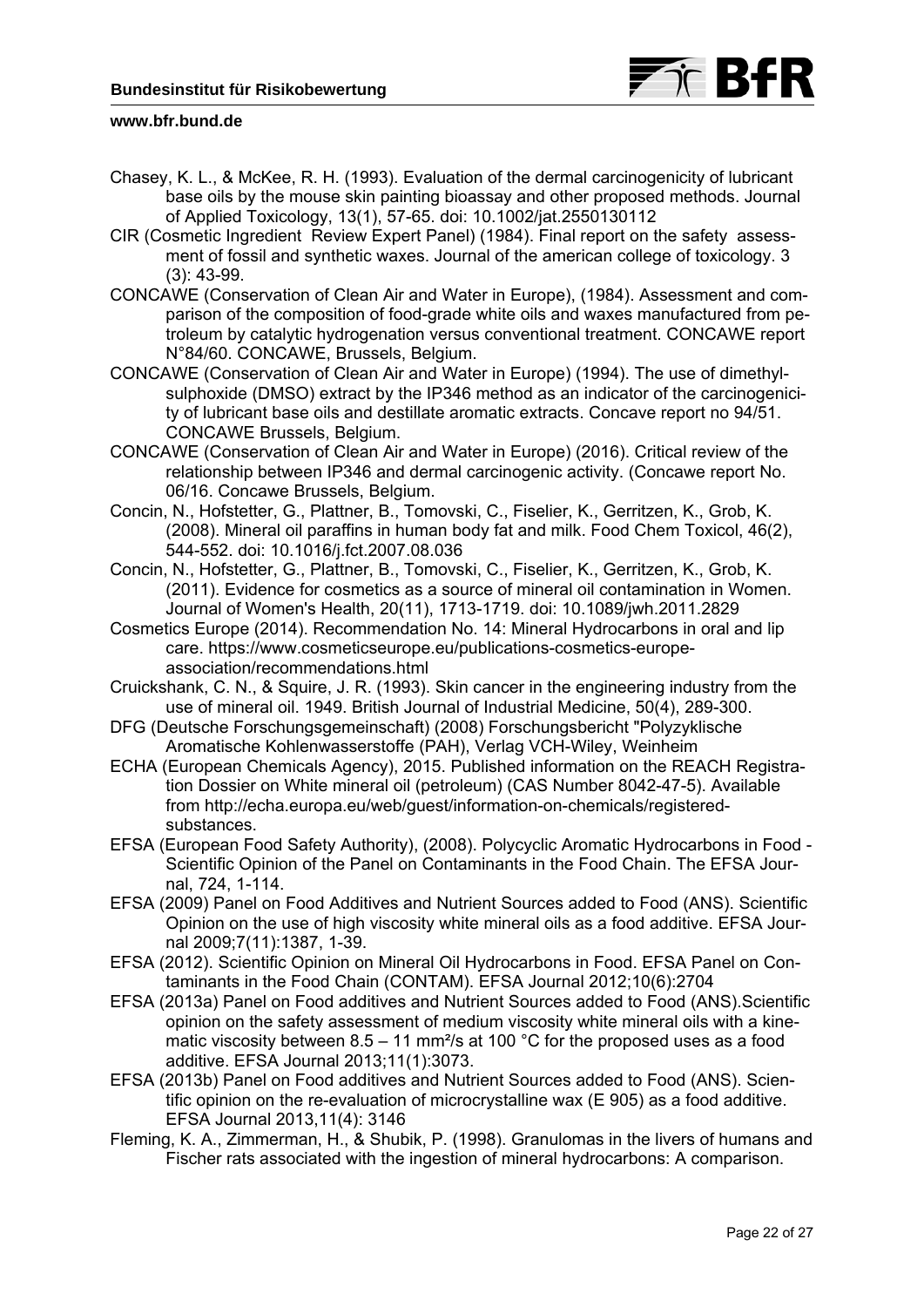

Regulatory Toxicology and Pharmacology, 27(1 I), 75-81. doi: 10.1006/rtph.1997.1109

- Griffis, L. C., Twerdok, L. E., Francke-Carroll, S., Biles, R. W., Schroeder, R. E., Bolte, H., Rojko, J. (2010). Comparative 90-day dietary study of paraffin wax in Fischer-344 and Sprague-Dawley rats. Food Chem Toxicol, 48(1), 363-372. doi: 10.1016/j.fct.2009.10.024
- Grob, K. (2014). Update on recycled paperboard and its compliance for food contact. Journal für Verbraucherschutz und Lebensmittelsicherheit, 9(3), 213-219. doi: 10.1007/s00003-014-0903-y
- Halladay, J. S., Mackerer, C. R., Twerdok, L. E., & Sipes, I. G. (2002). Comparative pharmacokinetic and disposition studies of [1-14C]1-eicosanylcyclohexane, a surrogate mineral hydrocarbon, in female Fischer-344 and Sprague-Dawley rats. Drug Metab Dispos, 30(12), 1470-1477.
- Harris, K. L., Banks, L. D., Mantey, J. A., Huderson, A. C., & Ramesh, A. (2013). Bioaccessibility of polycyclic aromatic hydrocarbons: relevance to toxicity and carcinogenesis. Expert Opin Drug Metab Toxicol, 9(11), 1465-1480
- Health Canada Environmant Canada (2015) Draft Screening Assessment. Petroleum Sector Stream Approach. Petrolatum and Waxes [Stream 4]. Chemical Abstracts Service Registry Numbers: 8009-03-8, 64742-61-6, 64743-01-7. Avaliable from: http://www.ec.gc.ca/ese-ees/E78B1855-EE77-40D6-BBC7- 964AF3A8E3EB/DSAR\_PSSA4\_Petrolatum%20and%20Waxes\_EN.pdf.
- Health Canada Environmant Canada (2016) Screening Assessment. Petroleum Sector Stream Approach. Petrolatum and Waxes [Stream 4]. Chemical Abstracts Service Registry Numbers: 8009-03-8, 64742-61-6, 64743-01-7. http://www.ec.gc.ca/eseees/E78B1855-EE77-40D6-BBC7-964AF3A8E3EB/FSAR\_PSSA4- Petrolatum%20and%20Waxes\_EN.pdf. Letzter Zugriff: 03.08.2016.
- IARC (International Agency for Research on Cancer) (2012). Mineral oils, untreated or mildly treated IARC Monographs on the evaluation of carcinogenic risk of chemicals to humans, Vol. 100F. IARC Press, Lyon, France. 179 pp.
- JECFA (2002) FAO/WHO (Food and Agriculture Organization/World Health Organization), 2002. Evaluation of certain food additives: fifty-ninth report of the Joint FAO/WHO Expert Committee on food Additives. WHO Technical Report Series 913. Available from http://whqlibdoc.who.int/trs/WHO\_TRS\_913.pdf.
- JECFA (2012) FAO/WHO (Food and Agriculture Organization/World Health Organization), 2012. Evaluation of certain food additives: Seventy-sixth report of the Joint FAO/WHO Expert Committee on Food Additives. WHO Technical Report Series 974.
- Kantonales Labor Basel Stadt (2012).
	- http://www.gesundheitsschutz.bs.ch/dms/gesundheitsschutz/download/konsumumwelt/berichte/berichte-2012/Paraffine\_2012.pdf.
- Kantonales Labor Basel Stadt (2014a).
	- http://www.gesundheitsschutz.bs.ch/dms/gesundheitsschutz/download/konsumumwelt/berichte/berichte-2014/Kinderkosmetik-2014.pdf
- Kantonales Labor Basel Stadt (2014b).
	- http://www.gesundheitsschutz.bs.ch/dms/gesundheitsschutz/download/konsumumwelt/berichte/berichte-2014/Lippenstift-Paraffine-2014/Lippenstift%20Paraffine%202014.pdf
- Kantonales Labor Basel Stadt (2016)

www.kantonslabor.bs.ch/dam/jcr:9d192626.../Lipcare\_2016.pdf

Laher, J. M., Rigler, M. W., Vetter, R. D., Barrowman, J. A., & Patton, J. S. (1984). Similar bioavailability and lymphatic transport of benzo(a)pyrene when administered to rats in different amounts of dietary fat. J Lipid Res, 25(12), 1337-1342.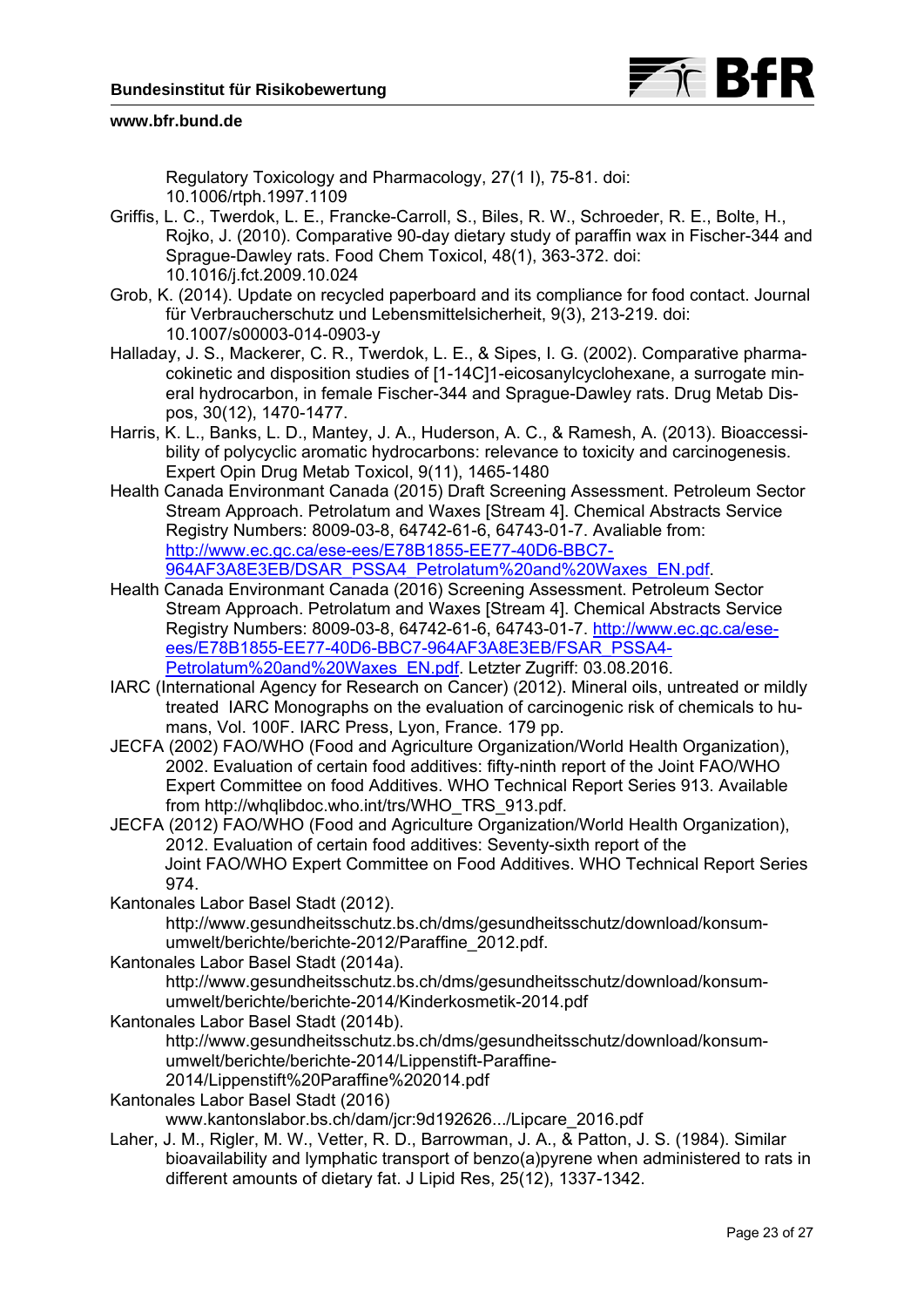

- Laher, J. M., & Barrowman, J. A. (1987). Role of the lymphatic system in the transport of absorbed 7,12-dimethylbenzanthracene in the rat. Lipids, 22(3), 152-155.
- LaVoie EJ, Bedenko V, Tulley-Freiler L and Hoffmann D, (1982). Tumor-initiating activity and metabolism of polymethylated phenanthrenes. Cancer Research, 42, 4045-4049.
- LaVoie EJ, Coleman DT, Rice JE, Geddie NG and Hoffmann D, (1985). Tumor initiating activity, mutagenicity, and metabolism of methylated anthracenes. Carcinogenesis, 6, 1483-1488.
- LaVoie EJ, Tulley-Freiler L, Bedenko V and Hoffman D, (1981). Mutagenicity, tumor-initiating activity, and metabolism of methylphenanthrenes. Cancer Research, 41, 3441-3447.
- Lijinsky, W., Garcia, H., Terracine, B., Saffiotti, U. (1965) Tumorigenic Activity of Hydrogenated Derivatives of Dibenz[a,h]anthracen. J. Nat. Cancer Insitute 34, 1-6
- Lijinsky, W., Garcia, H (1972). Skin carcinogenesis tests of hydrogenated Derivatives of Ananthrene and other polynuclear hydrocarbons. Z. Krebsforschung 77, 226-230
- Lindstrom, M. B., Barrowman, J. A., & Borgstrom, B. (1987). Fate of 7,12 dimethylbenz(a)anthracene absorbed from the rat intestine and transported in chylomicrons. Lipids, 22(4), 278-281
- Mackerer, C. R., Griffis, L. C., Grabowski Jr, J. S., & Reitman, F. A. (2003). Petroleum mineral oil refining and evaluation of cancer hazard. Appl Occup Environ Hyg, 18(11), 890-901. doi: 10.1080/10473220390237467
- Margaroni, D., (1999) "White oils and the food industry", Industrial Lubrication and Tribology, Vol. 51 Iss: 1, pp.6 - 12.
- McKee, R.H. W.A. Stubblefield, S.C. Lewis, R.A. Scala, G.S. Simon, L.R. DePass, Evaluation of the dermal carcinogenic potential of tar sands bitumen-derived liquids, Fundam Appl Toxicol, 7 (1986) 228-235
- McKee R. H., Lewis, S. C., (1987) Evaluation of the dermal carcinogenic potential of liquids produced from the Cold Lake heavy oil deposits of Northeast Alberta Canadian Journal of Physiology and Pharmacolog, 65(8): 1793-1797, 10.1139/y87-279
- McKee, R.H., Hinz, J.P., Traul, K. A. (1987). Assessment of the potential reproductive and subchronic toxicity of EDS coal liquids in Sprague-Dawley rats. Toxicology. 46 (3): 267–280.
- McKee, R. H., Daughtrey, W. C., Freeman, J. J., Federici, T. M., Phillips, R. D., & Plutnick, R. T. (1989). The dermal carcinogenic potential of unrefined and hydrotreated lubricating oils. Journal of Applied Toxicology, 9(4), 265-270.
- McKee, R. H., Scala, R. A., & Chauzy, C. (1990). An evaluation of the epidermal carcinogenic potential of cutting fluids. Journal of Applied Toxicology, 10(4), 251-256. doi: 10.1002/jat.2550100405
- McKee, R. H., Drummond, J. G., Freeman, J. J., Letinski, D. J., & Miller, M. J. (2012). Light white oils exhibit low tissue accumulation potential and minimal toxicity in F344 rats. Int J Toxicol, 31(2), 175-183. doi: 10.1177/1091581811432940
- McKee, R. H., Schreiner, C. A., Nicolich, M. J., & Gray, T. M. (2013). Genetic toxicity of highboiling petroleum substances. Regul Toxicol Pharmacol, 67(2 Suppl), S75-85. doi: 10.1016/j.yrtph.2013.05.004
- McKee, R. H., Nicolich, M., Roy, T., White, R., & Daughtrey, W. C. (2014). Use of a statistical model to predict the potential for repeated dose and developmental toxicity of dermally administered crude oil and relation to reproductive toxicity. Int J Toxicol, 33(1 Suppl), 17S-27S. doi: 10.1177/1091581813504226
- Miller, M. J., Lonardo, E. C., Greer, R. D., Bevan, C., Edwards, D. A., Smith, J. H., & Freeman, J. J. (1996). Variable responses of species and strains to white mineral oils and paraffin waxes. Regulatory Toxicology and Pharmacology, 23(1 I), 55-68. doi: 10.1006/rtph.1996.0009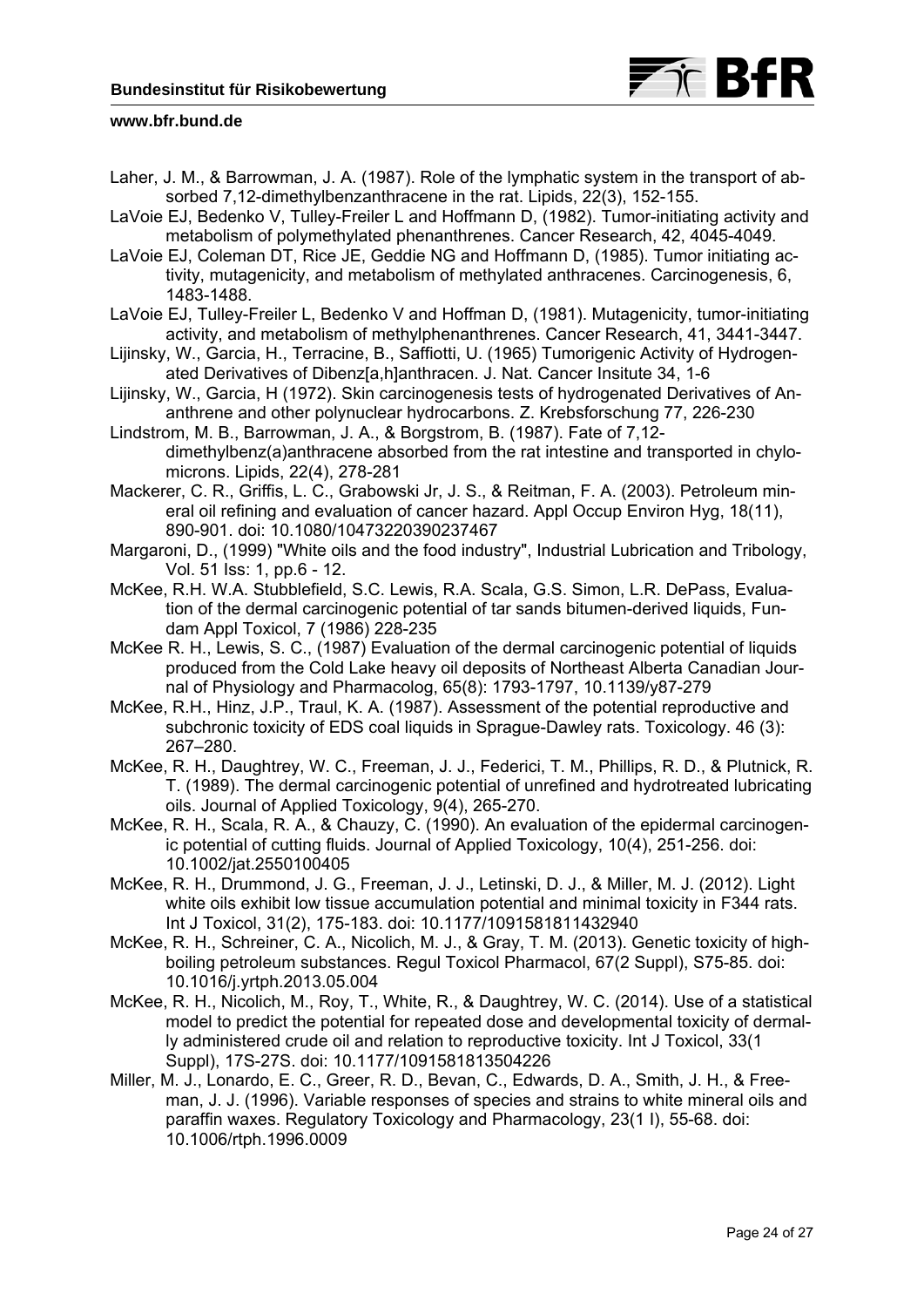

- Nash, J. F., Gettings, S. D., Diembeck, W., Chudowski, M., & Kraus, A. L. (1996). A toxicological review of topical exposure to white mineral oils. Food and Chemical Toxicology, 34(2), 213-225. doi: 10.1016/0278-6915(95)00106-9
- Natusch, D.F.S., Tomkins, B.A. (1978). Isolation of polycyclic organic compounds by solvent extraction with dimethyl sulfoxide. Anal. Chem. 50(11), 1429- 1434
- Nicolich, M. J., Simpson, B. J., Murray, F. J., Roth, R. N., & Gray, T. M. (2013). The development of statistical models to determine the relationship between aromatic-ring class profile and repeat-dose and developmental toxicities of high-boiling petroleum substances. Regul Toxicol Pharmacol, 67(2 Suppl), S10-29. doi: 10.1016/j.yrtph.2012.11.015
- Niederer, M., Stebler, T. und Grob, K. (2015). Mineral oil and synthetic hydrocarbons in cosmetic lip products. Int. J. Cosm. Sci., 1-7.
- NTP (1992) Mahler J.F., et al. 1992. NTP Technical Report on Toxicity Studies of Black Newsprint Inks Administered Topically to F344/N Rats and C3H Mice. National Toxicology Program Toxicity Report Series Number 17.
- Patterson, J., Maier, A., Kohrman-Vincent, M., & Dourson, M. L. (2013). Peer consultation on relationship between PAC profile and toxicity of petroleum substances. Regul Toxicol Pharmacol, 67(2 Suppl), S86-93. doi: 10.1016/j.yrtph.2012.11.005
- Patzelt, A., Lademann, J., Richter, H., Darvin, M. E., Schanzer, S., Thiede, G., . Hauser, M. (2012). In vivo investigations on the penetration of various oils and their influence on the skin barrier. Skin Res Technol, 18(3), 364-369. doi: 10.1111/j.1600- 0846.2011.00578.x
- Petry, T., Bury, D., Fautz, R., Hauser, M., Huber, B., Markowetz, A., Mishra, S., Rettinger, K., Schuh, W., Teichert, T. (2017). Review of data on dermal penetration of mineral oils and waxes used in cosmetic applications. Toxicol. Lett. 280, 70-78
- Plattner, B., (2007) Dissertation. Kontamination des Menschen mit mineralischen Paraffinen. Eine erste große Analyse in abdominellem Fettgewebe und in der Muttermilch. Medizinische Universität Innsbruck und Universitätsklinik für Frauenheilkunde Innsbruck.
- Potter, D., Booth, E. D., Brandt, H. C. A., Loose, R. W., Priston, R. A. J., Wright, A. S., & Watson, W. P. (1999). Studies on the dermal and systemic bioavailability of polycyclic aromatic compounds in high viscosity oil products. Arch Toxicol, 73(3), 129-140. doi: 10.1007/s002040050597
- Rahman, A., Barrowman, J. A., & Rahimtula, A. (1986). The influence of bile on the bioavailability of polynuclear aromatic hydrocarbons from the rat intestine. Can J Physiol Pharmacol, 64(9), 1214-1218
- Ramesh, A., Walker, S. A., Hood, D. B., Guillen, M. D., Schneider, K., & Weyand, E. H. (2004). Bioavailability and risk assessment of orally ingested polycyclic aromatic hydrocarbons. Int J Toxicol, 23(5), 301-333.
- Rossmiller, J.D., Hoekstra, W.G. (1966) Hexadecane-induced hyperkeratinization of guinea pig skin. III. Cutaneous penetration of topically applied hexadecane-1-C-14 .The Journal of investigative dermatology. 47 (1): 39-43.
- Rossmiller, J.D., Hoekstra, W.G. (1966). Hexadecane-induced hyperkeratinization of guinea pig skin. IV. A comparison of free amino acid levels in normal and hyperkeratotic epidermisThe Journal of investigative dermatology. 47 (1): 44-48.
- Rushton, L., Bagga, S., Bevan, R., Brown, T. P., Cherrie, J. W., Holmes, P., Hutchings, S. J. (2010). Occupation and cancer in Britain. Br J Cancer, 102(9), 1428-1437. doi: 10.1038/sj.bjc.6605637
- Rushton, L., Hutchings, S. J., Fortunato, L., Young, C., Evans, G. S., Brown, T., Van Tongeren, M. (2012). Occupational cancer burden in Great Britain. Br J Cancer, 107 Suppl 1, S3-7. doi: 10.1038/bjc.2012.112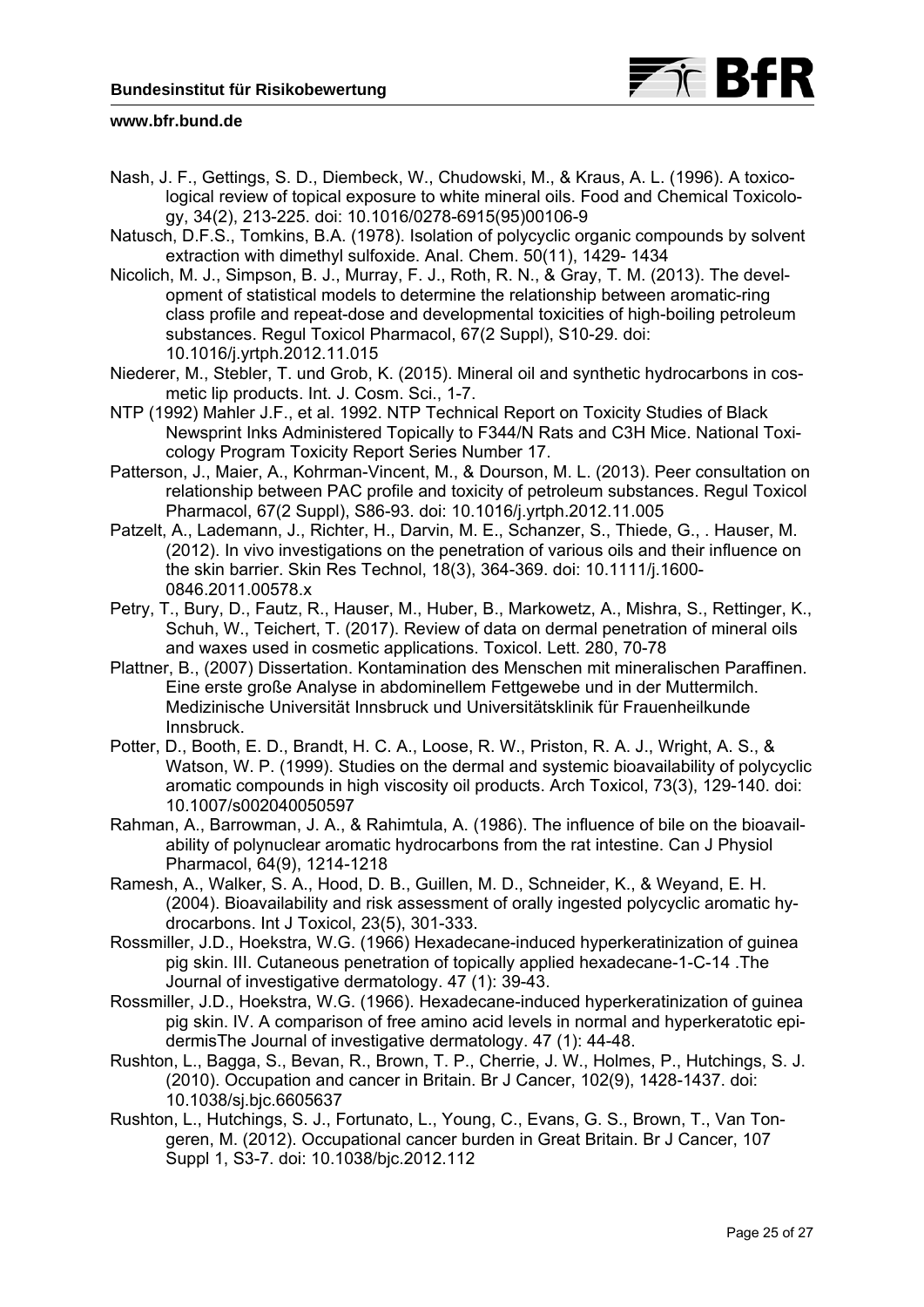

- Savary, P., Constantin, M. J. (1967). Sur la solubilisation micellaire de l'hexadécane et son passage dans la lymphe thoracique du rat. Biochim Biophys Acta, 137(2), 264-276
- SCF (Scientific Committee for Food), 1995. Opinion on mineral and synthetic hydrocarbons, SCF reports: 37th series. 25 Sept 1995. Available from

http://ec.europa.eu/food/fs/sc/scf/reports/scf\_reports\_37.pdf.

- Schnuch, A., Lessmann, H., Geier, J., & Uter, W. (2006). White petrolatum (Ph. Eur.) is virtually non-sensitizing. Analysis of IVDK data on 80 000 patients tested between 1992 and 2004 and short discussion of identification and designation of allergens. Contact Dermatitis, 54(6), 338-343. doi: 10.1111/j.0105-1873.2006.00854.x
- Scotter, M. J., Castle, L., Massey, R. C., Brantom, P. G., & Cunninghame, M. E. (2003). A study of the toxicity of five mineral hydrocarbon waxes and oils in the F344 rat, with histological examination and tissue-specific chemical characterisation of accumulated hydrocarbon material. Food and Chemical Toxicology, 41(4), 489-521. doi: 10.1016/s0278-6915(02)00279-x
- Shubik, P., Saffiotti, U., Lijinski, W., Oietta, G., Rappaport, H., Toth, B. Raha, C.R., Tomatis, L., Feldmann, R., Ramahi, H. (1962). Studies on the toxicity of petroleum waxes. Toxicology and Applied Pharmacology 4 (suppl.) 1-62
- Smith, J. H., Bird, M. G., Lewis, S. C., Freeman, J. J., Hogan, G. K., & Scala, R. A. (1995). Subchronic feeding study of four white mineral oils in dogs and rats. Drug and Chemical Toxicology, 18(1), 83-103. doi: 10.3109/01480549509017859
- Stamatas, G. N., de Sterke, J., Hauser, M., von Stetten, O., & van der Pol, A. (2008). Lipid uptake and skin occlusion following topical application of oils on adult and infant skin. J Dermatol Sci, 50(2), 135-142. doi: 10.1016/j.jdermsci.2007.11.006
- Telofski, L. S., Morello, A. P., 3rd, Mack Correa, M. C., & Stamatas, G. N. (2012). The infant skin barrier: can we preserve, protect, and enhance the barrier? Dermatol Res Pract, 2012, 198789. doi: 10.1155/2012/198789
- Tolbert, P. E. (1997). Oils and cancer. Cancer Causes and Control, 8(3), 386-405. doi: 10.1023/A:1018409422050
- Trimmer, G. W., Freeman, J. J., Priston, R. A. J., & Urbanus, J. (2004). Results of chronic dietary toxicity studies of high viscosity (P70H and P100H) white mineral oils in Fischer 344 rats. Toxicologic Pathology, 32(4), 439-447. doi: 10.1080/01926230490465865
- Tulliez, J. (1986). Approches nouvelles concernant le devenir et les effets des huiles minerales alimentaires et medicinales. Médecine et Nutrition, 22, 302–309.
- US EPA (US Environmental Protection Agency). 2011. HPVIS. Screening-level hazard characterization. Waxes and related materials category. Washington (DC): US EPA. Available from:

http://www.epa.gov/chemrtk/hpvis/hazchar/Category\_Waxes%20and%20Related%20 Materials September 2011.pdf

Vost, A., Maclean, N. (1984). Hydrocarbon transport in chylomicrons and high-density lipoproteins in rat. Lipids, 19(6), 423-435.

*This text version is a translation of the original German text which is the only legally binding version*.

# **About the BfR**

The German Federal Institute for Risk Assessment (BfR) is a scientifically independent institution within the portfolio of the Federal Ministry of Food and Agriculture (BMEL) in Germany. It advises the Federal Government and Federal Laender on questions of food, chemical and